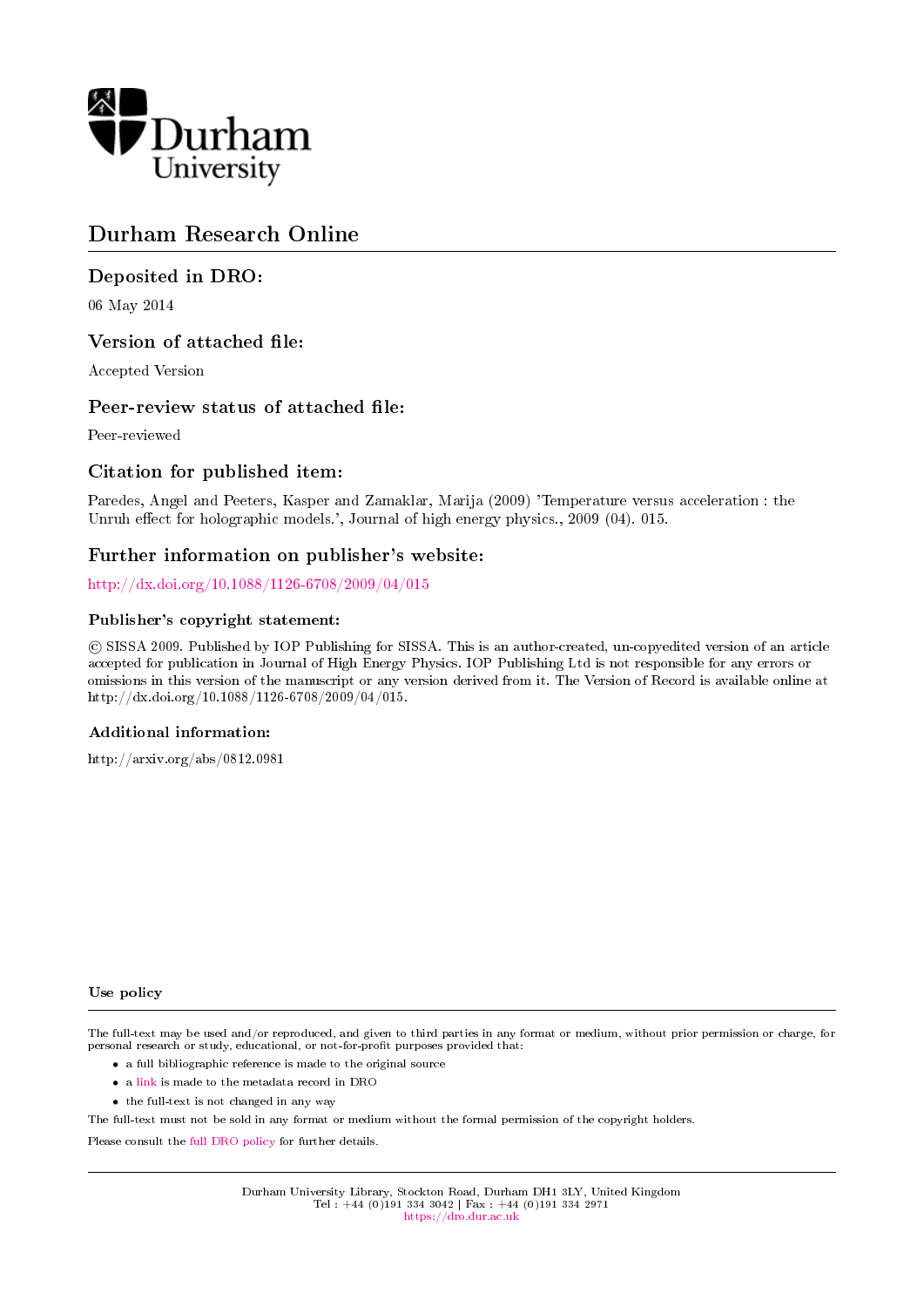# Temperature versus acceleration: the Unruh effect for holographic models

### Angel Paredes<sup>a</sup> Kasper Peeters<sup>a,b</sup> Marija Zamaklar<sup>b</sup>

<sup>a</sup> Institute for Theoretical Physics, Utrecht University, P.O. Box 80.195, 3508 TD Utrecht, The Netherlands.

 $b$ Department of Mathematical Sciences, Durham University, South Road, Durham DH1 3LE, United Kingdom.

E-mail: [a.paredesgalan@uu.nl](mailto:a.paredesgalan@uu.nl), [kasper.peeters@aei.mpg.de](mailto:kasper.peeters@aei.mpg.de), [marija.zamaklar@durham.ac.uk](mailto:marija.zamaklar@durham.ac.uk)

ABSTRACT: We analyse the effect of velocity and acceleration on the temperature felt by particles and strings in backgrounds relevant in holographic models. First, we compare accelerated strings and strings at finite temperature. We find that for fixed Unruh temperature felt by the string endpoints, the screening length is smaller for the accelerated Wilson loop than for the static one in a thermal background of the same temperature; hence acceleration provides a "more efficient" mechanism for melting of mesons. Secondly, we show that the velocity-dependence of the screening length of the colour force, previously obtained from a moving Wilson loop in a finite temperature background, is not specific for the string, but is a consequence of the generic fact that an observer which moves with constant velocity in a black hole background measures a velocity-dependent temperature. Finally, we analyse accelerated particles and strings in the AdS black hole background, and show that these feel a temperature which increases as a function of time. As a byproduct of our analysis we find a global Minkowski embedding for the planar AdS black hole.

Keywords: AdS/CFT, phase transitions, Unruh effect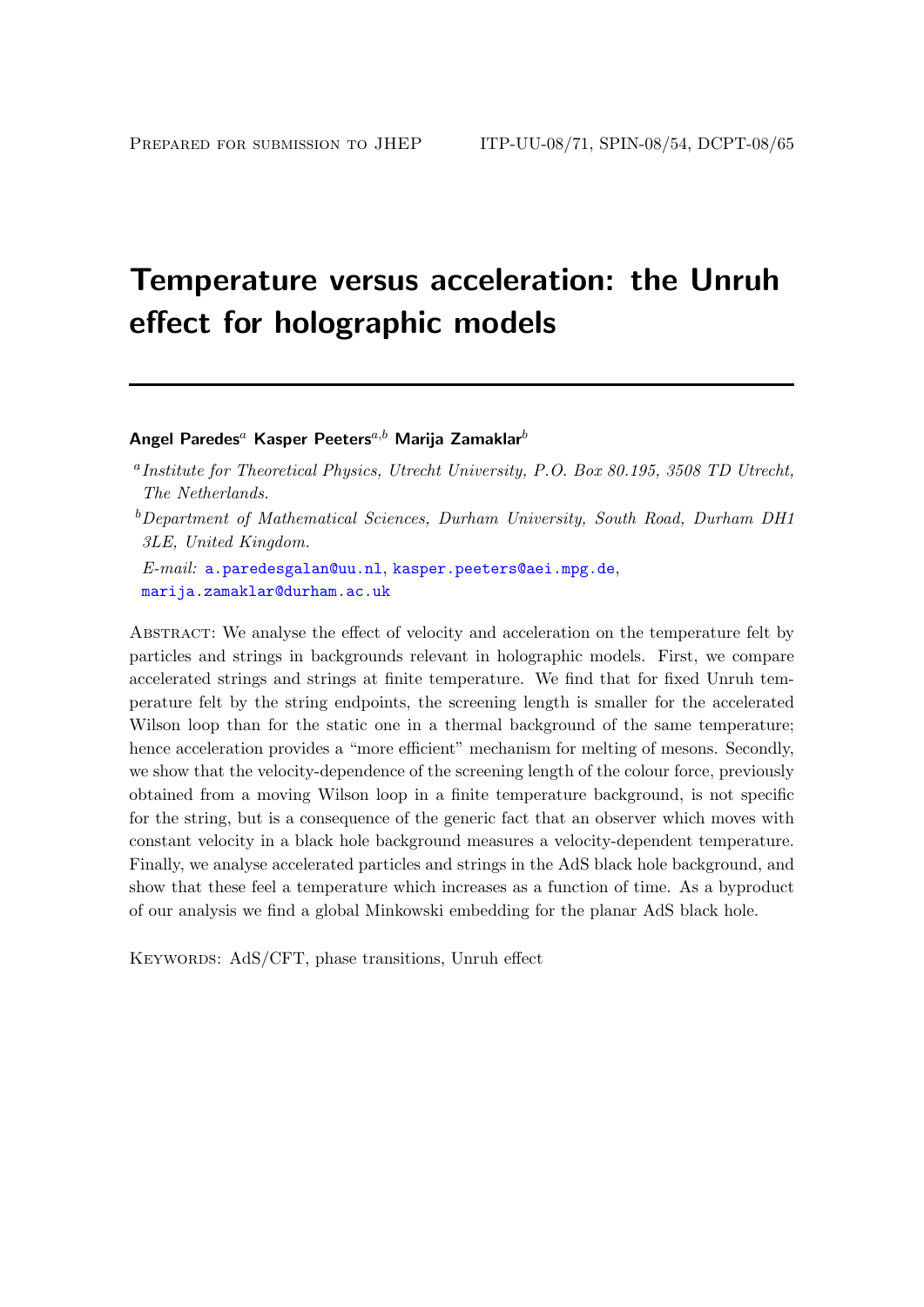### Contents

| 1        |                                                                     |                                                      | Introduction and summary                                            | 1                |
|----------|---------------------------------------------------------------------|------------------------------------------------------|---------------------------------------------------------------------|------------------|
| $\bf{2}$ |                                                                     |                                                      | Temperature effects due to acceleration in curved space             | 3                |
|          | 2.1                                                                 |                                                      | The surface gravity and GEMS computation of temperature             | $\overline{4}$   |
|          | 2.2                                                                 | Particles in AdS                                     |                                                                     | $\overline{5}$   |
|          |                                                                     | 2.2.1                                                | Static particles                                                    | $\overline{5}$   |
|          |                                                                     | 2.2.2                                                | Accelerated particles                                               | $\boldsymbol{6}$ |
|          | Strings in AdS<br>2.3                                               |                                                      |                                                                     | $\overline{7}$   |
|          |                                                                     | 2.3.1                                                | Longitudinally accelerated Wilson loops                             | $\overline{7}$   |
|          |                                                                     | 2.3.2                                                | Accelerated single quark solution                                   | 10               |
|          |                                                                     | 2.3.3                                                | Orthogonally accelerated Wilson loops: temperature vs. acceleration | 10               |
|          |                                                                     | 2.3.4                                                | Orthogonally accelerated mesons                                     | 14               |
|          |                                                                     | 2.3.5                                                | Rotating accelerated mesons                                         | 15               |
| 3        | Velocity and acceleration effects in finite temperature backgrounds |                                                      |                                                                     |                  |
|          | 3.1                                                                 | Constant velocity particles in the AdS-BH background |                                                                     | 17               |
|          | 3.2                                                                 |                                                      | Accelerated particles in the planar AdS black hole                  | 19               |
|          | 3.3                                                                 |                                                      | Particles versus strings                                            | <b>20</b>        |
| 4        | Discussion and outlook<br>$22\,$                                    |                                                      |                                                                     |                  |
|          | A Appendix: technical details                                       |                                                      |                                                                     |                  |
|          |                                                                     |                                                      | A.1 GEMS for AdS in global and Poincaré coordinates                 | 24               |
|          |                                                                     |                                                      | A.2 GEMS for AdS-Schwarzschild black hole in Poincaré coordinates   | 24               |

### <span id="page-2-0"></span>1 Introduction and summary

Evidence is mounting that there are various interesting phenomena related to the behaviour of mesonic resonances at finite temperature, just above the QCD deconfinement transition. Lattice studies (see e.g. [\[1\]](#page-26-0)) have shown that heavy quark bound states can survive rather deep into the deconfined phase, and various experimental ideas are being pursued to measure such states directly and disentangle their decay channels [\[2\]](#page-26-1). However, when the bound states move or accelerate with respect to the surrounding plasma, a lattice analysis becomes impossible (at least with current techniques) and other approaches are required.

Holographic methods, based on the string/gauge theory correspondence, have proven useful to analyse such dynamical situations. The correspondence maps the behaviour of strongly coupled gauge theories at finite temperature to physics of weakly coupled strings in black brane backgrounds. The gauge theories for which a string dual is known are so far unfortunately only caricatures of QCD. However, the qualitative kinematical behaviour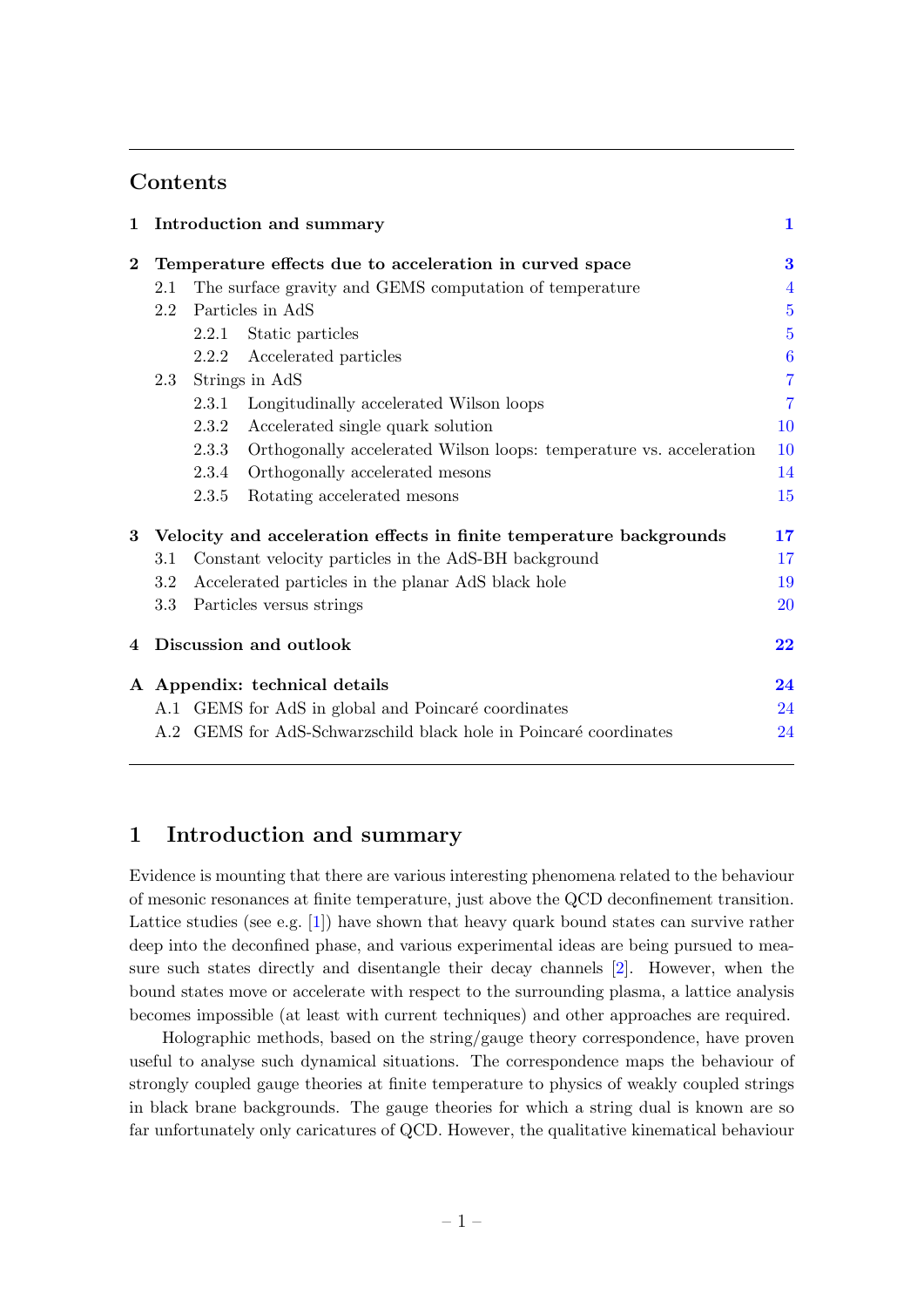of quark-antiquark bound states obtained with this method shows interesting similarities with results from lattice gauge theory. In confining chiral models such as those of [\[3\]](#page-26-2) there indeed exists a phase in which there are still quark-antiquark resonances when the gluons have already deconfined, and e.g. the behaviour of their thermal masses is similar to that obtained from the lattice [\[4\]](#page-26-3).

The main power of holographic methods, however, is that they can provide insight into the physics of more dynamical situations, in which quarks and mesons do not sit at rest with respect to the surrounding plasma. In contrast to lattice simulations, holographic methods do not require a Wick rotation to the Euclidean regime, and deal with finite temperature directly in real time. A first result in this direction was the computation of the drag force on free quarks [\[5,](#page-26-4) [6\]](#page-26-5). Such a drag force is not present for colour singlet states, but they do exhibit other interesting effects. In  $[4, 7, 8]$  $[4, 7, 8]$  $[4, 7, 8]$  $[4, 7, 8]$  $[4, 7, 8]$  it was shown that the temperature at which mesons dissociate decreases with increasing velocity, i.e. with increasing transverse momentum. In more detail, it was shown that the screening length of the colour force decreases with the velocity v of the quark-antiquark bound state as  $L \sim (1 - v^2)^{1/4}/T$ , where  $T$  is the temperature. This result has turned out to be rather robust against changes of the string/gauge theory dual, and a similar relation also holds for low-spin mesons [\[9\]](#page-26-8) and baryons [\[10,](#page-26-9) [11\]](#page-26-10). Interpreted the other way around, it states that dissociation of a colour singlet is inevitable for sufficiently large velocity (or transverse momentum).

Given the usefulness of holographic models to study finite-temperature physics, and given the relation of temperature to acceleration through the Unruh effect [\[12\]](#page-26-11), it is natural to ask whether results such as those described above have any analog for accelerated colour singlets. This question was analysed in [\[13\]](#page-26-12), where it was shown that an interesting bound also exists on the acceleration of mesons at zero temperature. A simple relation between the maximal acceleration and the angular momentum of a meson was obtained,  $a_{\text{max}} \sim \sqrt{T_s/J}$ , where  $T_s$  is the string tension. This result holds for strings in flat space, accelerating orthogonally to the angular momentum plane. At a technical level the computation is closely related to the computation of the angular momentum bound for holographic mesons at finite temperature [\[4\]](#page-26-3).

As the computation of [\[13\]](#page-26-12) was done only in flat space, the next step is obviously to combine finite-temperature backgrounds with accelerated probes. This is the topic of the present paper. We will analyse a variety of strings and particles that move with a constant velocity or acceleration in empty AdS space or in a finite-temperature holographic background. One would naively expect that an accelerated particle or string in a finite-temperature holographic background is subject to an effective temperature that is a "superposition" of the background temperature and the Hawking temperature due to the acceleration. The situation, however, turns out to be more subtle. For instance, while in flat space all particles that move with constant velocity feel the same (vanishing) temperature, this is no longer the case at non-zero temperature, as we will show below. The situation becomes even more subtle when acceleration effects are combined with a finite-temperature background.

In most physical situations, accelerations are such that the Unruh temperature is negligible. On the other hand, it is natural to expect that strong interactions produce the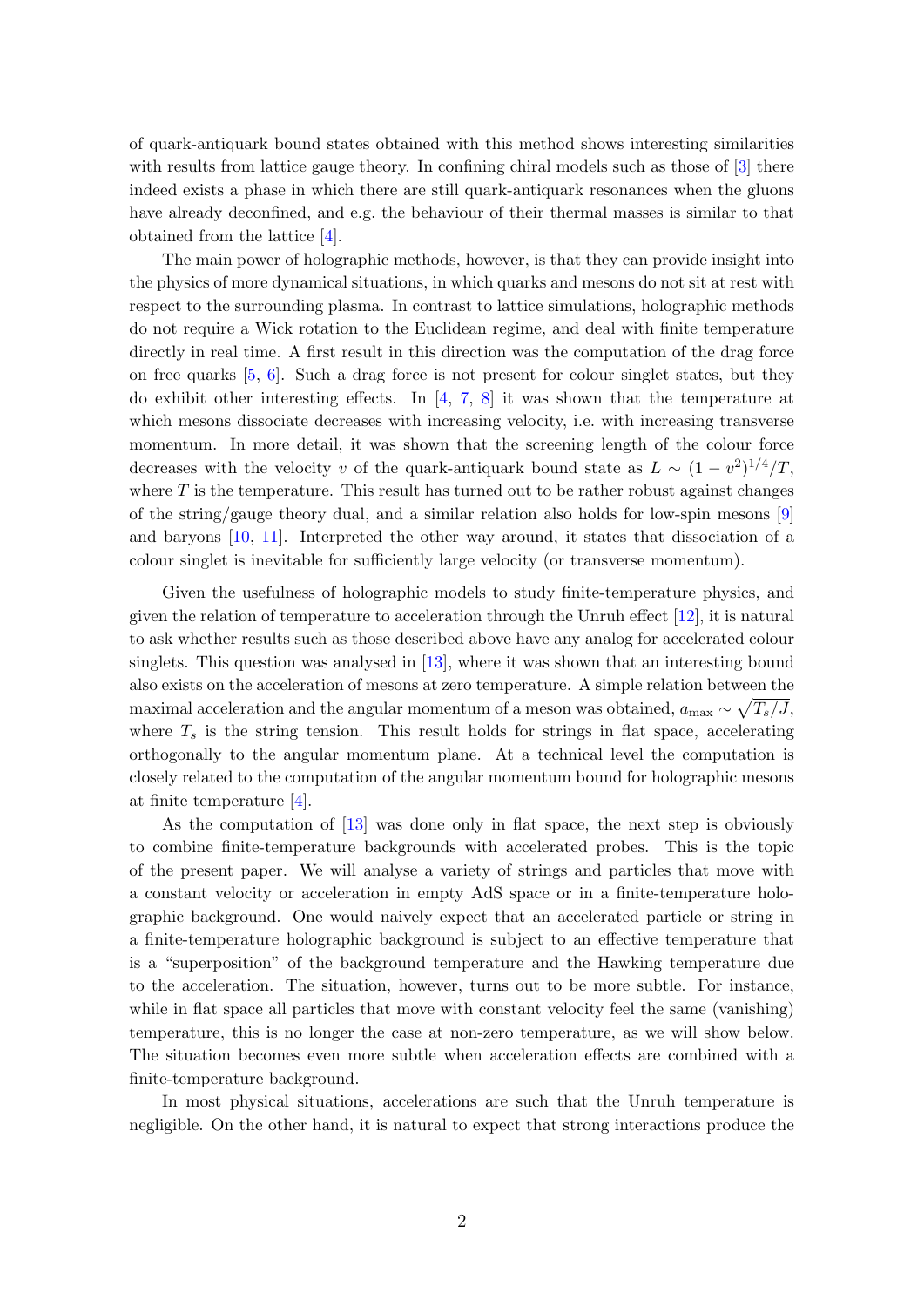largest possible accelerations. An example is jet quenching inside a quark-gluon plasma, which shows that highly energetic partons are stopped in just a few fermi. It would be of great interest to understand if the large Unruh temperature that such partons would experience could have any phenomenological consequence. For a proposal in which Unruh temperature plays a relevant role for hadronic physics in a different situation, see e.g. [\[14\]](#page-26-13).

The outcome of our analysis is interesting in a number of ways. In the first part of this paper, we analyse various moving and accelerated probes in an AdS background, which are generalisations of the configurations studied in [\[13\]](#page-26-12). As expected, the qualitative results of [\[13\]](#page-26-12) persist. However, when comparing the accelerated string configurations at zero temperature with finite temperature static string configurations, we observe that acceleration is in general a more efficient method to dissociate colour singlets than temperature (in a way which will be made precise later).

Perhaps the most striking result is obtained in the second part of the paper, where we turn to finite-temperature situations. This requires us to analyse how the Hawking temperature changes when it is observed by a moving or accelerated observer.<sup>[1](#page-4-1)</sup> It turns out that even without knowing the full evolution of an accelerated string, one can already draw strong conclusions simply based on the effective temperature felt by its centre of mass. In fact, we will show that even the velocity dependence of the screening length,  $L \sim (1 - v^2)^{1/4}/T$  is a simple consequence of the observer dependence of temperature. For accelerated motion, we will argue that the temperature rises monotonically as a function of time.

### <span id="page-4-0"></span>2 Temperature effects due to acceleration in curved space

In the first part of this paper we will consider temperature effects that are caused by acceleration with respect to an inertial observer in curved backgrounds. The fact that our background possesses Lorentz symmetry in the directions parallel to the boundary guarantees that any two observers which move with constant 4-velocity in directions parallel to the boundary will not accelerate with respect to each other, and will hence measure the same temperature. We will see later that this ceases to be the case when a black hole is put in the background.

In general, an arbitrarily moving observer will not be in a (local) thermal bath, and whether it is possible to define a temperature for such an observer, and which value of the temperature it measures, crucially depends on the space-time path of the observer. There are different ways in which one may try to determine the temperature which is felt by the observer. One way is to model quantum-mechanically the detector carried by the observer, and use quantum field theory to determine the spectrum which it measures (see e.g. [\[15\]](#page-26-14)). However, this method requires at least access to the Wightman function for a scalar field on the curved background. For most backgrounds we consider in this paper, the Wightman function is not available in closed form. We will therefore employ more

<span id="page-4-1"></span><sup>&</sup>lt;sup>1</sup>How temperature behaves under Lorentz boosts is an issue that has led to a lot of controversy in the last century; we will comment on this further in §[3.](#page-18-0)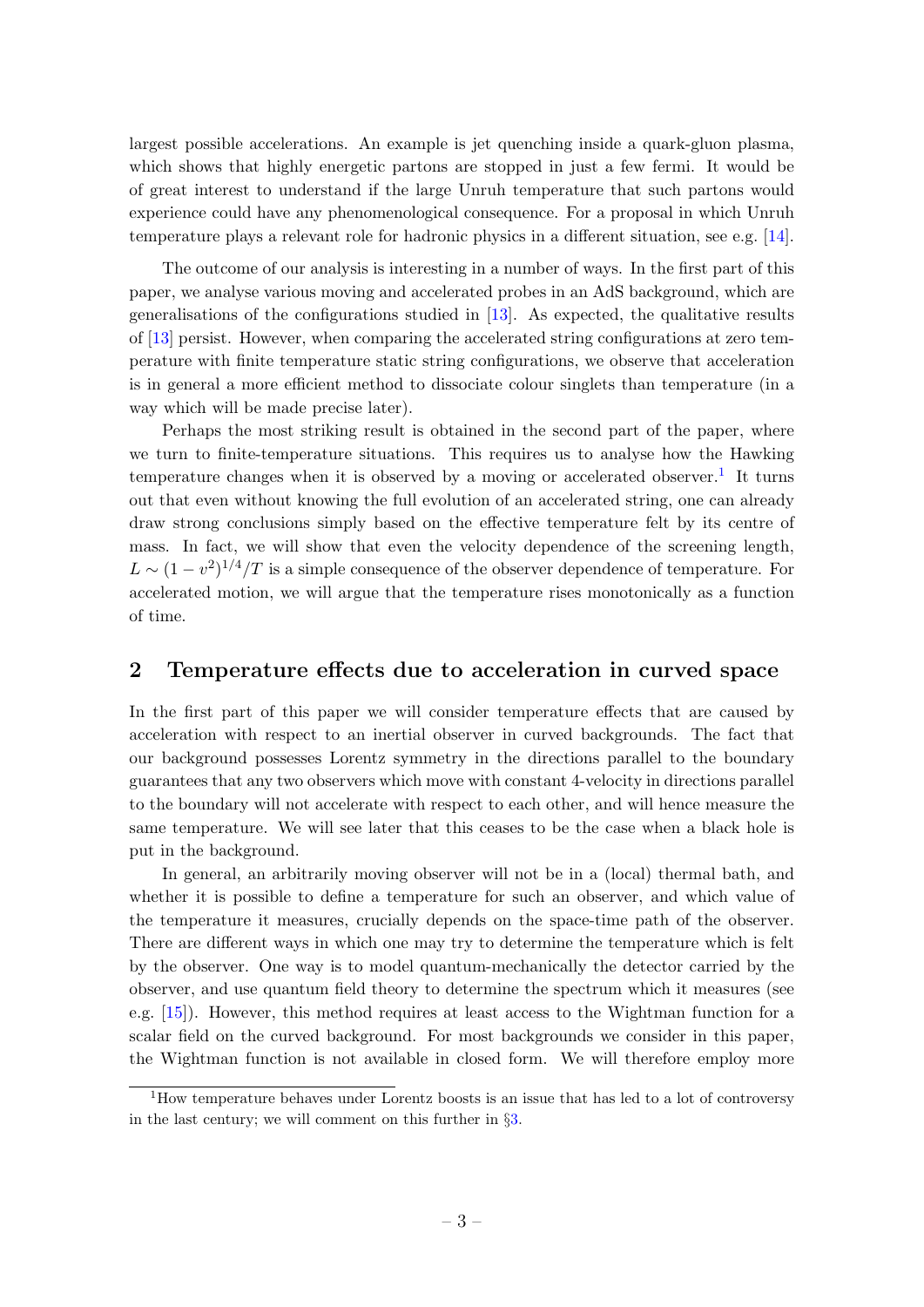geometrical approaches to the problem: the surface gravity method and Global Embedding in Minkowskian Space-time method (the GEMS), which obtains an effective temperature for a path in a curved background by embedding the path in a higher-dimensional flat space. Both techniques have been used to find the temperature observed by various types of observers in a variety of backgrounds, including (A)dS, Schwarzschild and Reissner-Nordstrom [\[16\]](#page-27-0). Before applying these techniques, we will first revise some of the basic ideas behind them.

#### <span id="page-5-0"></span>2.1 The surface gravity and GEMS computation of temperature

A long time ago it was shown by Unruh [\[12\]](#page-26-11) that an observer which moves on a straight line with constant acceleration in  $flat$  space-time sees a vacuum filled with a thermal distribution of particles, and measures a temperature which is proportional to its acceleration

<span id="page-5-3"></span>
$$
T_U = \frac{1}{2\pi}a\,. \tag{2.1}
$$

This however is not the case for a generic path in flat or curved space, on which a detector will typically not detect a thermal spectrum [\[17\]](#page-27-1). However, for those special orbits for which a temperature can be defined, there are two simple geometrical approaches which can be used to determine the temperature. These are the method of surface gravity and the method which uses global embedding in a (higher-dimensional) Minkowskian space-time (the GEMS method). It turns out that there are also situations when one of the methods can be used but not the other, and we will discuss such cases in §[3.2.](#page-20-0)

The surface gravity approach claims that an observer following an orbit of a time-like Killing vector field measures a temperature given by Tolman's law,

<span id="page-5-2"></span>
$$
T = \frac{k_H}{2\pi\sqrt{\varsigma^2}},\tag{2.2}
$$

where  $\zeta^{\mu}$  denotes the Killing vector and  $k_H$  is the surface gravity of the horizon. The surface gravity in turn is defined by

<span id="page-5-4"></span>
$$
k_H^2 = -\frac{1}{2} (\nabla^\mu \varsigma^\nu)(\nabla_\mu \varsigma_\nu) \Big|_{\text{at the horizon}}.
$$
 (2.3)

In this formula the horizon can be observer-dependent (e.g. it is the Rindler horizon for an accelerated particle in flat space).[2](#page-5-1)

The alternative GEMS approach builds on the fact that any curved Lorentzian space can be embedded in some higher-dimensional flat Minkowski space, and that hence any motion in an arbitrary curved space can be equivalently described by considering motion of the particle in that higher-dimensional flat Minkowski space. If it turns out that the higher-dimensional orbit is a time-like orbit of constant higher-dimensional acceleration,

<span id="page-5-1"></span><sup>&</sup>lt;sup>2</sup>We note that there is freedom in the normalisation of  $\varsigma$  at infinity; generically one is allowed to multiply ς with a constant, which preserves the property that it is a Killing vector. However, it is clear from [\(2.2\)](#page-5-2) that such a freedom does not affect the measured temperature as obtained from Tolman's law.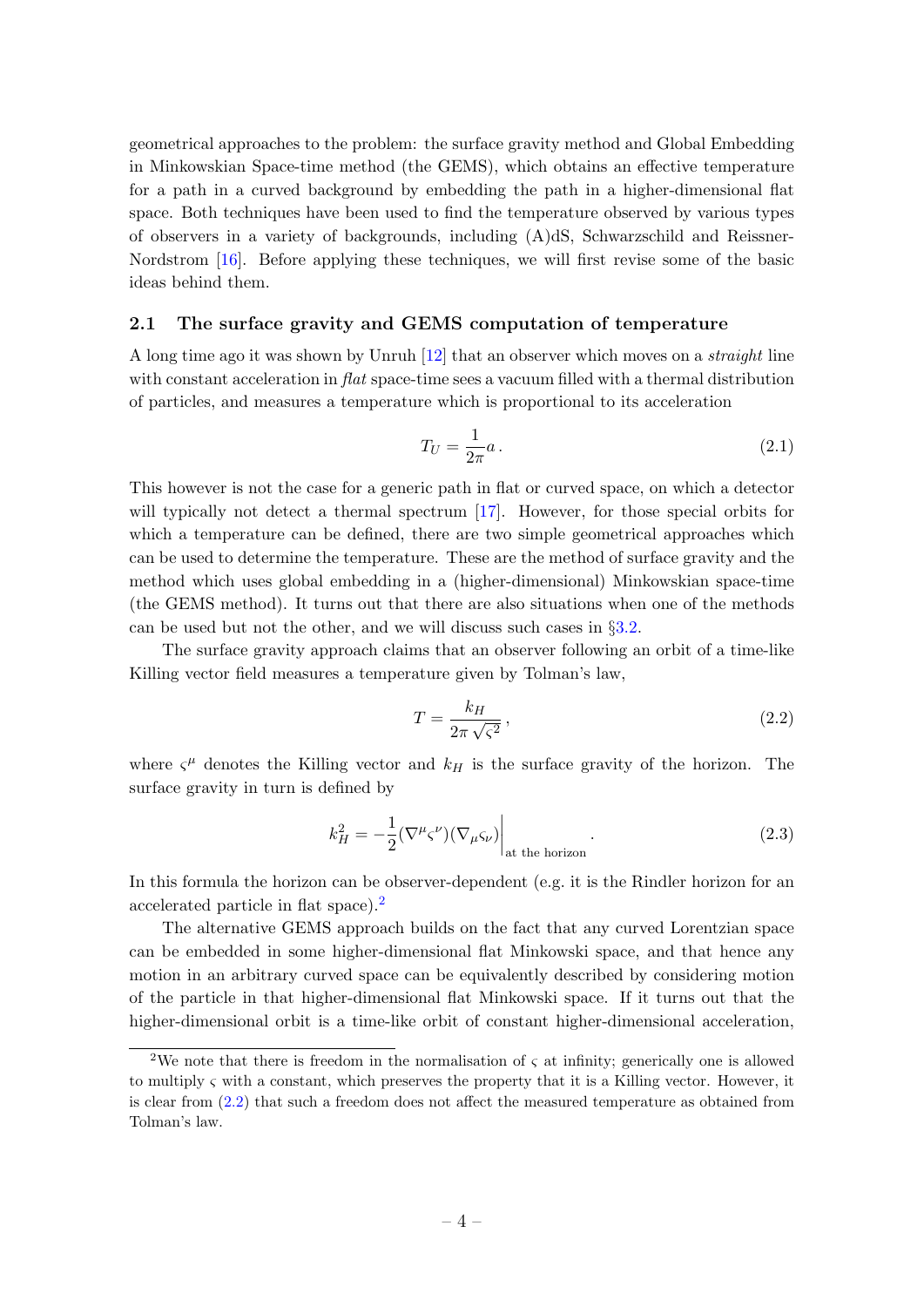then the standard Unruh arguments can be used to define the temperature. In these cases the higher-dimensional Unruh temperature takes the form of Tolman's law, and agrees with the surface gravity computation  $(2.2)$ . If however, the GEMS orbit turns out to be "far away" from a constant acceleration orbit, the GEMS approach cannot be used. This can happen *even* when the temperature in the original system shows no pathologies, so one has to be careful.

A quantitative measure of how close the local Unruh temperature is to the temperature obtained from Tolman's law, i.e. how slow the rate of "change" of the temperature is, was proposed in [\[18\]](#page-27-2). This involves generalising the notion of "jerk", being the rate of change of acceleration in classical non-relativistic mechanics. A relativistic jerk was defined as

$$
\Sigma^k = j^k - a^2 v^k, \qquad j^k = v^i D_i a^k, \tag{2.4}
$$

where the indices i and  $k$  refer to the embedding in the higher-dimensional space. The GEMS approach is then valid if the dimensionless parameter  $\lambda$ ,

<span id="page-6-3"></span>
$$
\lambda = \frac{\sqrt{\Sigma^2}}{a^2},\tag{2.5}
$$

is much smaller than one. If this condition is not satisfied, the GEMS approach cannot provide information about the temperature.

#### <span id="page-6-0"></span>2.2 Particles in AdS

#### <span id="page-6-1"></span>2.2.1 Static particles

To illustrate the surface gravity and GEMS approaches, let us as a simple example first consider a static particle in an empty AdS space (we will use  $AdS<sub>5</sub>$  but generalisation to AdS in different dimensions is straightforward). Staticity here can be defined with respect to either the Poincaré or the global time. The orbits of a static particle in these two coordinates are not equivalent (since the two times are not the same).

The AdS metric in Poincaré and global coordinates, respectively, are given by (we will use the mostly minus convention for the metric signature throughout this paper):

<span id="page-6-2"></span>
$$
ds_5^2 = \frac{u^2}{R^2} (dt^2 - dx_1^2 - dx_2^2 - dx_3^2) - \frac{R^2}{u^2} du^2
$$
  
=  $R^2 (\cosh^2 \rho d\tilde{t}^2 - d\rho^2 - \sinh^2 \rho d\Omega_3)$ . (2.6)

In global coordinates the surface gravity approach trivially gives zero for a particle at rest, i.e. following an orbit of the Killing vector field  $\tilde{\zeta} = \partial_{\tilde{t}}$ . The reason is that this particle, even though it is not inertial (has non-zero proper acceleration), does not see any horizon. We note that this is different with respect to flat space, since in this case any observer with constant acceleration sees a Rindler horizon and feels a temperature.

In Poincaré coordinates, the situation is a bit different as the particle sees a Poincaré horizon at  $u = 0$ . An explicit computation for this path yields that  $k_H^2 = u^2/R^4$  which, using Tolman's law, yields zero temperature.

It was shown in [\[16\]](#page-27-0) that the surface gravity computation for the global coordinates is in agreement with the higher-dimensional Unruh (i.e. GEMS) approach. The GEMS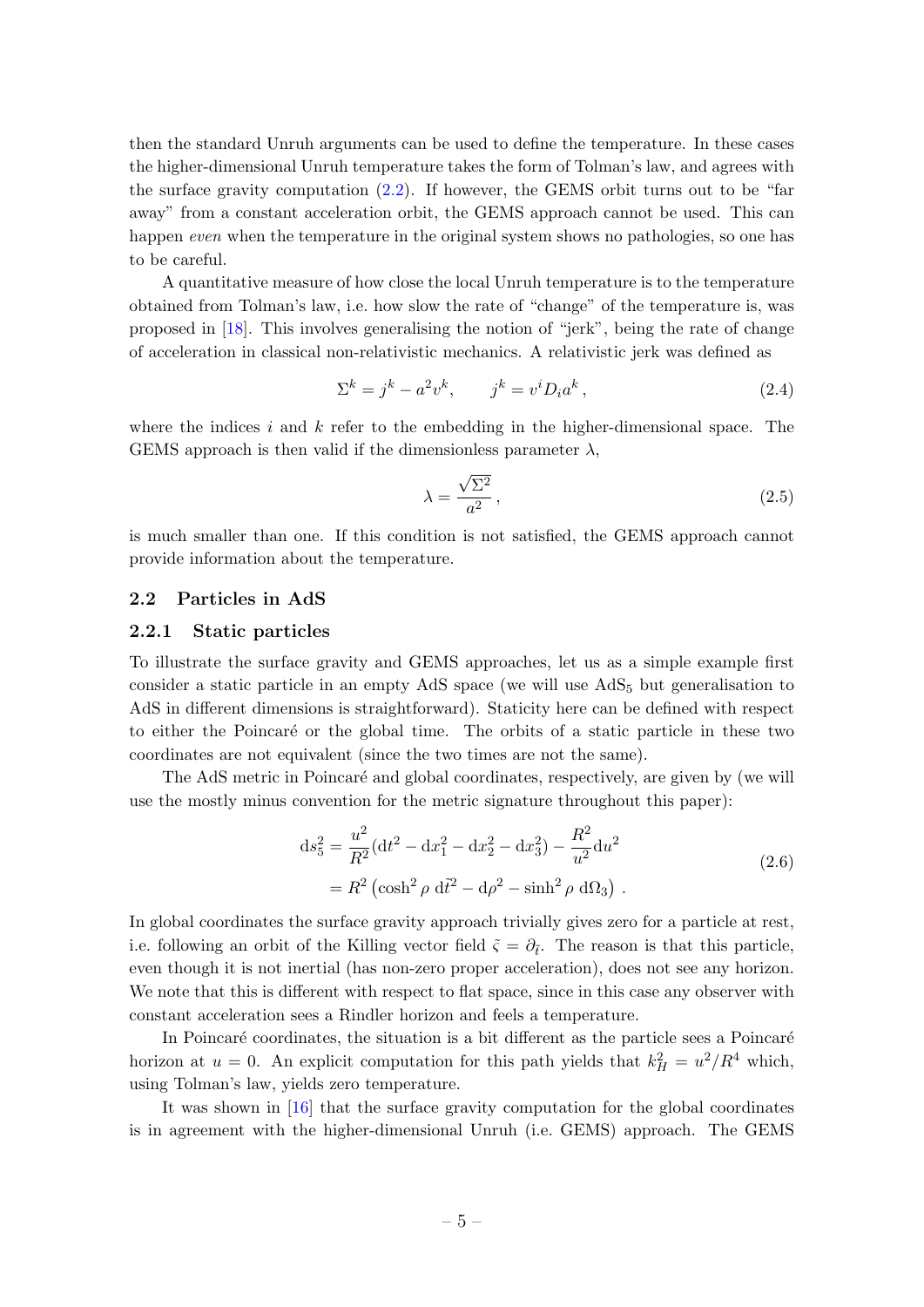embeddings for the zero temperature AdS space in Poincaré and global coordinates are given in appendix  $A.1$ . The six-dimensional velocities and accelerations in the embedding space are given by

$$
u = \left( -\frac{t}{R}, 0, 0, 0, -\frac{t}{R}, 1 \right),
$$
  
\n
$$
a = \left( -u_0^{-1}, 0, 0, 0, -u_0^{-1}, 0 \right),
$$
\n(2.7)

for a particle situated at the position  $u = u_0 = \text{const.}$ ,  $x_i = \text{const.}$  in Poincaré coordinates. Similarly,

$$
u = \left( -\sin \tilde{t}, 0, 0, 0, 0, \cos \tilde{t} \right),
$$
  

$$
a = \left( -\frac{\cos \tilde{t}}{R \cosh \rho_0}, 0, 0, 0, 0, -\frac{\sin \tilde{t}}{R \cosh \rho_0} \right),
$$
 (2.8)

for a particle situated at the position  $\rho = \rho_0 = \text{const}, \theta, \phi_1, \phi_2 = \text{const.}$  in global coordinates. While the norm of the acceleration vector  $(a^2 = -g_{ij}a^i a^j)$  for the static particle Poincaré AdS is zero, it is nonvanishing for the stationary particle in global coordinates and equal to  $a^2 = -1/(R^2 \cosh \rho_0^2)$ . Hence, while the Unruh relation [\(2.1\)](#page-5-3) correctly yields the result that the temperature of a static observer in Poincaré coordinates is zero, its naive application leads to a non-zero and imaginary (!) temperature in global coordinates. What happens is that for  $a^2 < 0$ , the trajectory of the particle in the GEMS cannot be associated to a hyperbolic motion. The detector-based computation of [\[16,](#page-27-0) [19\]](#page-27-3) has shown that such an observer would indeed measure zero temperature. One might think that this happens because the detector sees no event horizon, but this argument is at most heuristic, since e.g. a detector which is uniformly accelerated during a finite amount of time also does not see any event horizon, but does measure excitations. Note that because AdS is globally non-hyperbolic, the measured temperature will generically depend on the boundary conditions at infinity. We emphasise that in the context of AdS/CFT, the appropriate boundary conditions to use are the "reflective" ones (in the terminology of [\[20\]](#page-27-4)), see e.g. [\[21\]](#page-27-5).

#### <span id="page-7-0"></span>2.2.2 Accelerated particles

Let us now turn to the more interesting case of accelerated particles, that is to say, particles which move in empty AdS space in Poincaré coordinates with a constant acceleration. More precisely, we will consider particles which move such that the norm of the 4-acceleration in the directions parallel to the boundary of AdS is constant. Explicitly the path of the particle is:

$$
x_1^2 - t^2 = a_4^{-2}
$$
,  $u = u_0 = \text{const.}$ ,  $x_2 = x_3 = 0$ . (2.9)

The proper 5-acceleration for this particle is given by

$$
a_5^2 = R^{-2} \left( 1 + \frac{a_4^2 R^4}{u_0^2} \right) . \tag{2.10}
$$

The time-like Killing vector which is associated with this trajectory is  $\varsigma = \partial_{\eta}$ , given in Rindler coordinates on the four-dimensional slice (i.e.  $x_1 = \xi \cosh(\kappa \eta)$  and  $t = \xi \sinh(\kappa \eta)$ , such that an observer at constant  $\xi = \xi_0$ ,  $x_2 = x_3 = 0$  has  $a_4 = \xi_0^{-1}$ ). The accelerated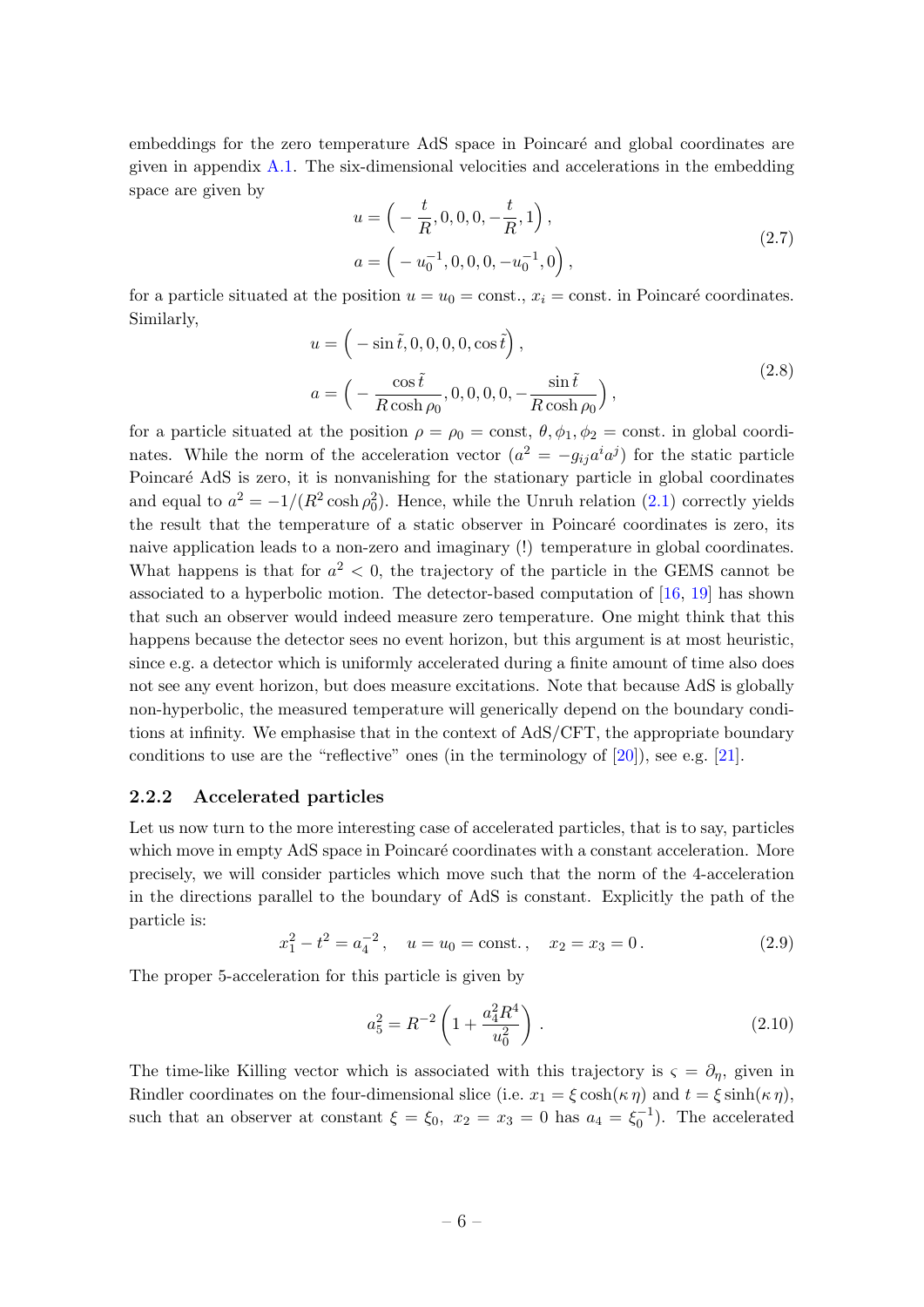particle observers see the Rindler horizon at  $\xi = 0$ . Using the surface gravity computation we find  $k_H^2 = \kappa^2$ . Therefore, the temperature measured by the detector is

<span id="page-8-2"></span>
$$
T = \frac{a_4 R}{2\pi u_0} = \frac{1}{2\pi} \sqrt{a_5^2 - R^{-2}}.
$$
\n(2.11)

This is the same result as obtained in [\[16\]](#page-27-0) for an accelerated particle in AdS space in global coordinates.

Turning now to the GEMS computation of the temperature, we first determine the velocity and acceleration in the embedding space. The path under consideration leads to

$$
u = \left(0, a_4t, 0, 0, 0, a_4\sqrt{a_4^{-2} + t^2}\right),
$$
  
\n
$$
a = \left(0, \frac{a_4^2 R}{u_0} \sqrt{a_4^{-2} + t^2}, 0, 0, 0, \frac{a_4^2 t R}{u_0}\right).
$$
\n(2.12)

The modulus of the acceleration in the embedding 6-dimensional space  $(a_6^2 = -g_{ij}a^i a^j)$  is:

$$
a_6 = \frac{a_4 R}{u_0} \,. \tag{2.13}
$$

From  $T = a_6/2\pi$  we then, consistently, recover the result [\(2.11\)](#page-8-2).

#### <span id="page-8-0"></span>2.3 Strings in AdS

Having discussed the effect of velocity and acceleration on the Unruh temperature observed by particles in AdS, let us now turn to strings. We will first consider Wilson loops, i.e. string configurations corresponding to non-dynamical (i.e. infinite mass) quark-antiquark pairs, and will then generalise these to finite-mass meson configurations. The endpoints of a Wilson loop can be accelerated either longitudinally, i.e. along the direction of separation of the endpoints  $(\S2.3.1)$  $(\S2.3.1)$ , or in a direction orthogonal to the separation  $(\S2.3.3)$  $(\S2.3.3)$ . For the latter case we compare accelerated loops at zero temperature with static loops at finite temperature. We then consider more complicated accelerated situations, namely finite quark-mass situations  $(\S2.3.4)$  $(\S2.3.4)$  and rotating mesons  $(\S2.3.5)$  $(\S2.3.5)$ .

#### <span id="page-8-1"></span>2.3.1 Longitudinally accelerated Wilson loops

Let us consider a Wilson loop whose endpoints are separated in the  $x_1$  direction, and which accelerates in that same direction.<sup>[3](#page-8-3)</sup> In the following, it will be convenient to define a different radial variable in the Poincare AdS metric [\(2.6\)](#page-6-2), namely:

$$
u = \frac{R^2}{z} \,. \tag{2.14}
$$

<span id="page-8-3"></span><sup>&</sup>lt;sup>3</sup>In flat space, a string which extends in the direction in which it moves also experiences an acceleration bound, obtained by demanding that the endpoints do not lose causal contact. This situation is closely related to Bell's space-ship "paradox" [\[22\]](#page-27-6), and has been analysed in a large number of papers (see e.g. [\[23,](#page-27-7) [24\]](#page-27-8)). The difference with our setup here is that we have an extra, holographic, direction in which the string extends.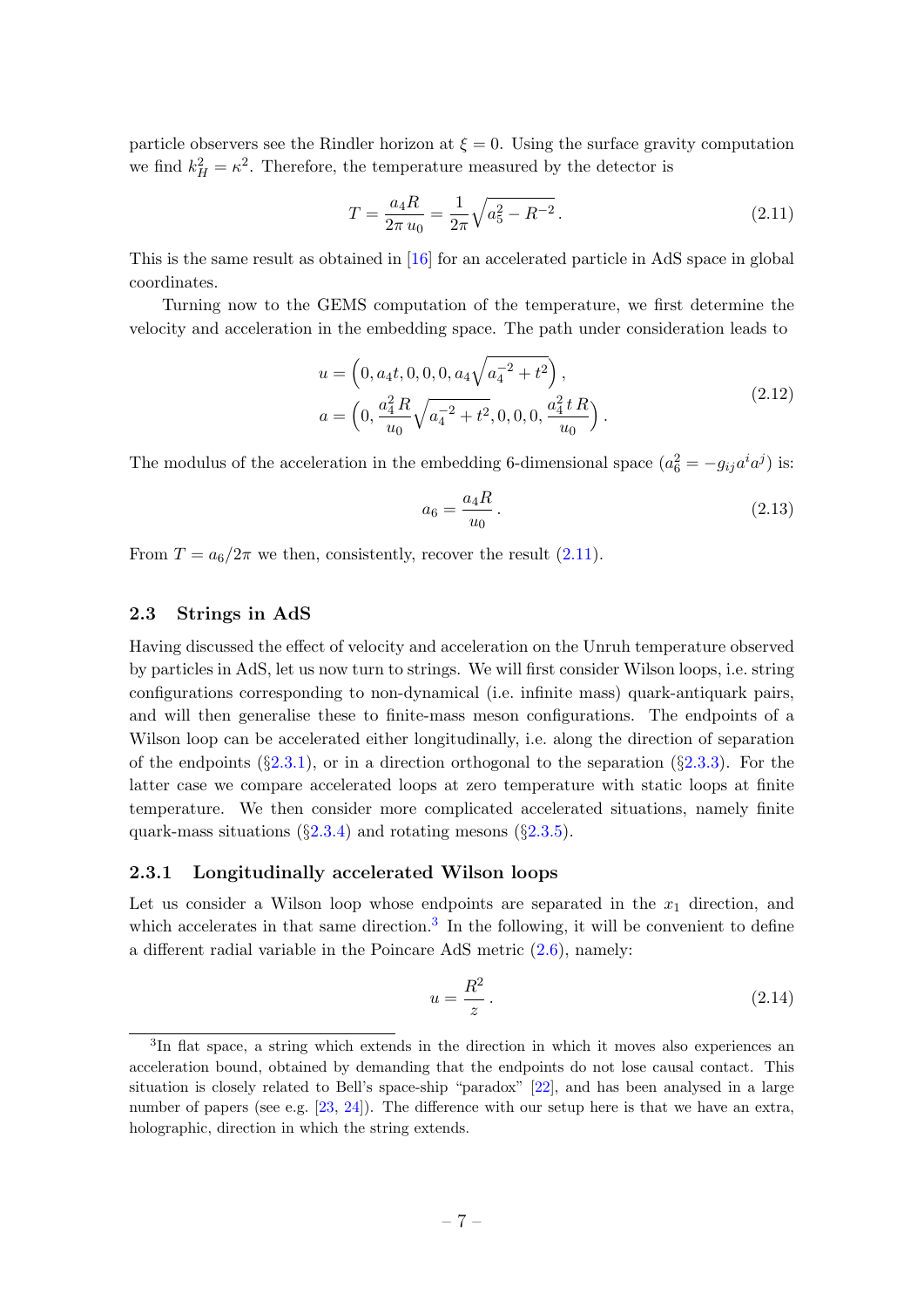<span id="page-9-2"></span>

Figure 1: Numerical solutions of a Wilson loop accelerated in the plane of the loop, with  $a_L = 1$ . From left to right,  $\xi_{3,L} = .01, .1, 1$ .

To describe such a string only the  $t, x_1, z$  coordinates will play a role. The relevant part of the AdS metric is

$$
ds^{2} = \frac{R^{2}}{z^{2}}(dt^{2} - dx_{1}^{2} - dz^{2}) + ...
$$
 (2.15)

To describe acceleration, it is convenient to make a change to Rindler coordinates

$$
x_1 = \xi \cosh(\kappa \eta), \qquad t = \xi \sinh(\kappa \eta), \tag{2.16}
$$

such that a particle at constant  $\xi$  is uniformly accelerated, with 4-acceleration  $\xi = a^{-1}$ . The metric is then

$$
ds^{2} = \frac{R^{2}}{z^{2}} (\xi^{2} \kappa^{2} d\eta^{2} - d\xi^{2} - dz^{2}) + ...
$$
 (2.17)

This metric has two horizons: the Poincaré horizon at  $z \to \infty$  and the Rindler horizon at  $\xi = 0$ . We want to consider a string which is static with respect to the *η*-time. The accelerations of all points on the string worldsheet are thus constant (but not equal to each other).

Going to the static gauge  $\tau = \eta$ ,  $\sigma = z$ ,  $\xi = \xi(z)$ , we write the Nambu-Goto action as:

<span id="page-9-3"></span>
$$
S = -\frac{\kappa R^2}{2\pi\alpha'} \int dz \frac{\xi}{z^2} \sqrt{1 + \xi'^2}.
$$
 (2.18)

The equation of motion takes the form,

<span id="page-9-0"></span>
$$
z(1 + \xi^2) + \xi(2\xi' + 2\xi'^3 - z\xi'') = 0.
$$
\n(2.19)

We want to solve this equation by imposing the boundary conditions that the string endpoints are located at the boundary  $z = 0$  and move with accelerations  $\xi_L(z = 0) = a_L^{-1}$ L and  $\xi_R(z=0) = a_R^{-1}$  $\overline{R}^1$ .

Expanding equation [\(2.19\)](#page-9-0) around  $z = 0$  one gets a two-parameter family of solutions describing the motion of each end of the string,

<span id="page-9-1"></span>
$$
\xi_{L/R} = a_{L/R}^{-1} - \frac{1}{2} a_{L/R} z^2 + \xi_{3,L/R} a_{L/R}^2 z^3 - \frac{1}{8} a_{L/R}^3 z^4 + \dots \,, \tag{2.20}
$$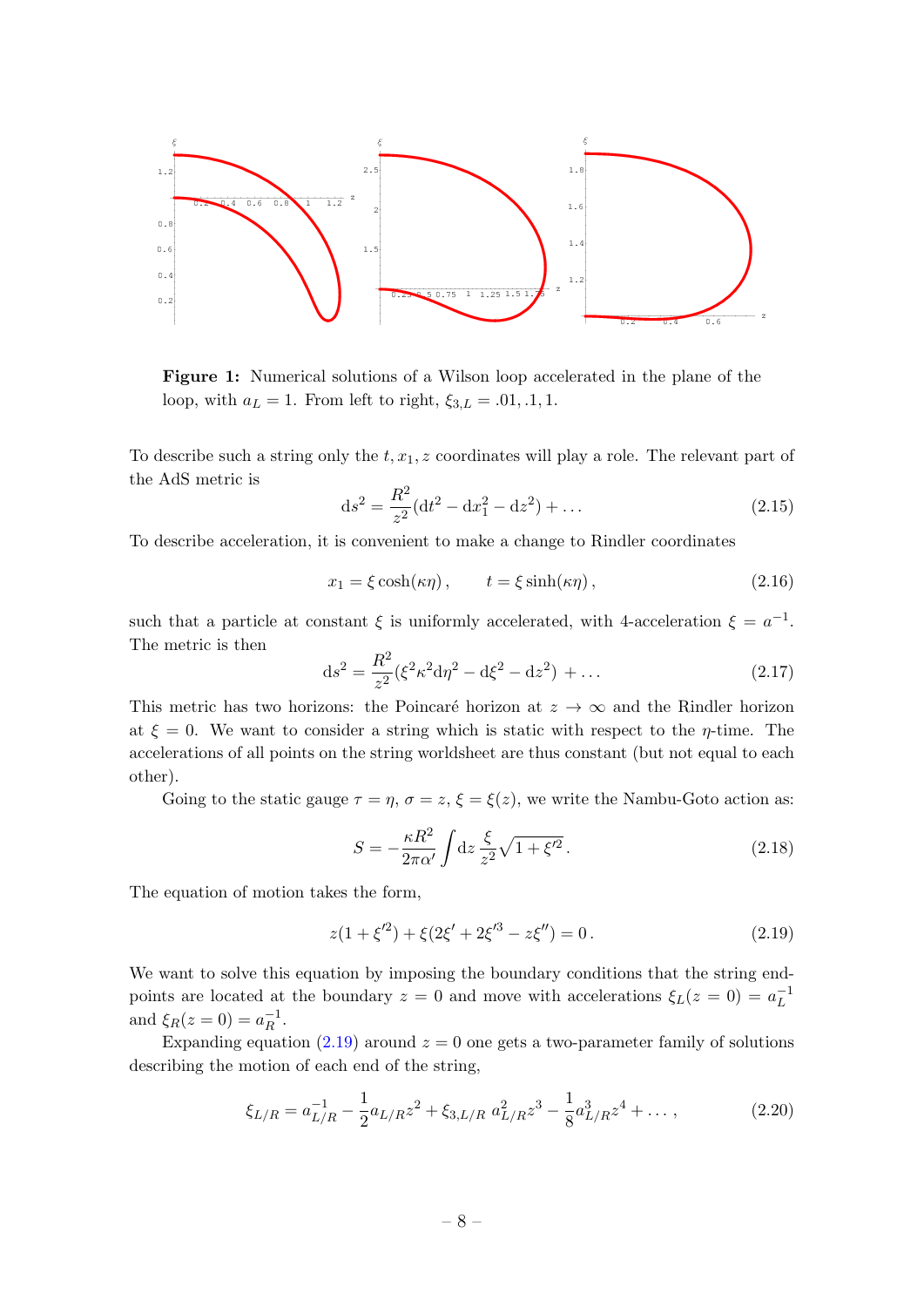<span id="page-10-1"></span>

Figure 2: The ratio between the acceleration of the string endpoints of a Wilson loop accelerated in the plane of the loop, as a function of the parameter  $\xi_{3,L}$ which appears in  $(2.20)$ . There is a minimum value of this ratio of approximately  $(a_R/a_L)_{\text{min}} \approx 0.37$  and therefore a maximum of  $(a_R/a_L)_{\text{max}} \approx 0.37^{-1}$ .

where  $a_{L/R}^{-1}$  and  $\xi_{3,L/R}$  are integration constants. Regularity of the solution uniquely fixes  $a_R$  and  $\xi_{3,R}$  in terms of the parameters on left-hand side, which means that (as expected) the second order equation has two independent parameters. In fact, because of the underlying rescaling symmetry,  $a_R/a_L$  and  $\xi_{3,R}$  are just functions of  $\xi_{3,L}$ .

Hence the nature of the solution only depends on the value of the parameter  $\xi_{3,L}$ . When solving the differential equation for  $\xi_{3,L} > 0$ , one finds that the other string endpoint reaches  $z = 0$  at a value of  $\xi \equiv a_R^{-1} > a_L^{-1}$ . Conversely, if  $\xi_{3,L} < 0$ , then  $a_R^{-1} < a_L^{-1}$  ( $\xi_{3,L}$  and  $\xi_{3,R}$ always have opposite sign). Some examples are depicted in figure [1.](#page-9-2) [4](#page-10-0) By taking different values of  $\xi_{3,L}$  we can probe all the possible values of the ratio between the acceleration of both endpoints.

Curiously, there is a minimal (and, thus, a maximal) value of this ratio, i.e. a maximal separation between the string endpoints, see figure [2.](#page-10-1) This maximal value is the analogue of the screening length for orthogonally accelerated Wilson loops to be discussed in §[2.3.3.](#page-11-1) Following the analogy with §[2.3.3,](#page-11-1) or with the well-known finite temperature case [\[25,](#page-27-9) [26\]](#page-27-10), we expect that, to the right of the minimum of the graph (and to the left of the maximum), solutions should be perturbatively stable. Between the two local extrema, the string solutions should be unstable.<sup>[5](#page-10-2)</sup> There should also exist a point where the string becomes metastable towards decay into two separate strings. We will not, however, pursue these issues further.

<span id="page-10-0"></span><sup>4</sup>The static gauge described above cannot be used to obtain the complete string shapes, as the solution is multi-valued. In practise, one thus has to change between the  $z = \sigma$  and  $\xi = \sigma$  gauges while solving the differential equations numerically.

<span id="page-10-2"></span> $5$ Perturbative stability of string configurations associated to Wilson loops was studied in [\[27\]](#page-27-11); see also [\[28\]](#page-27-12).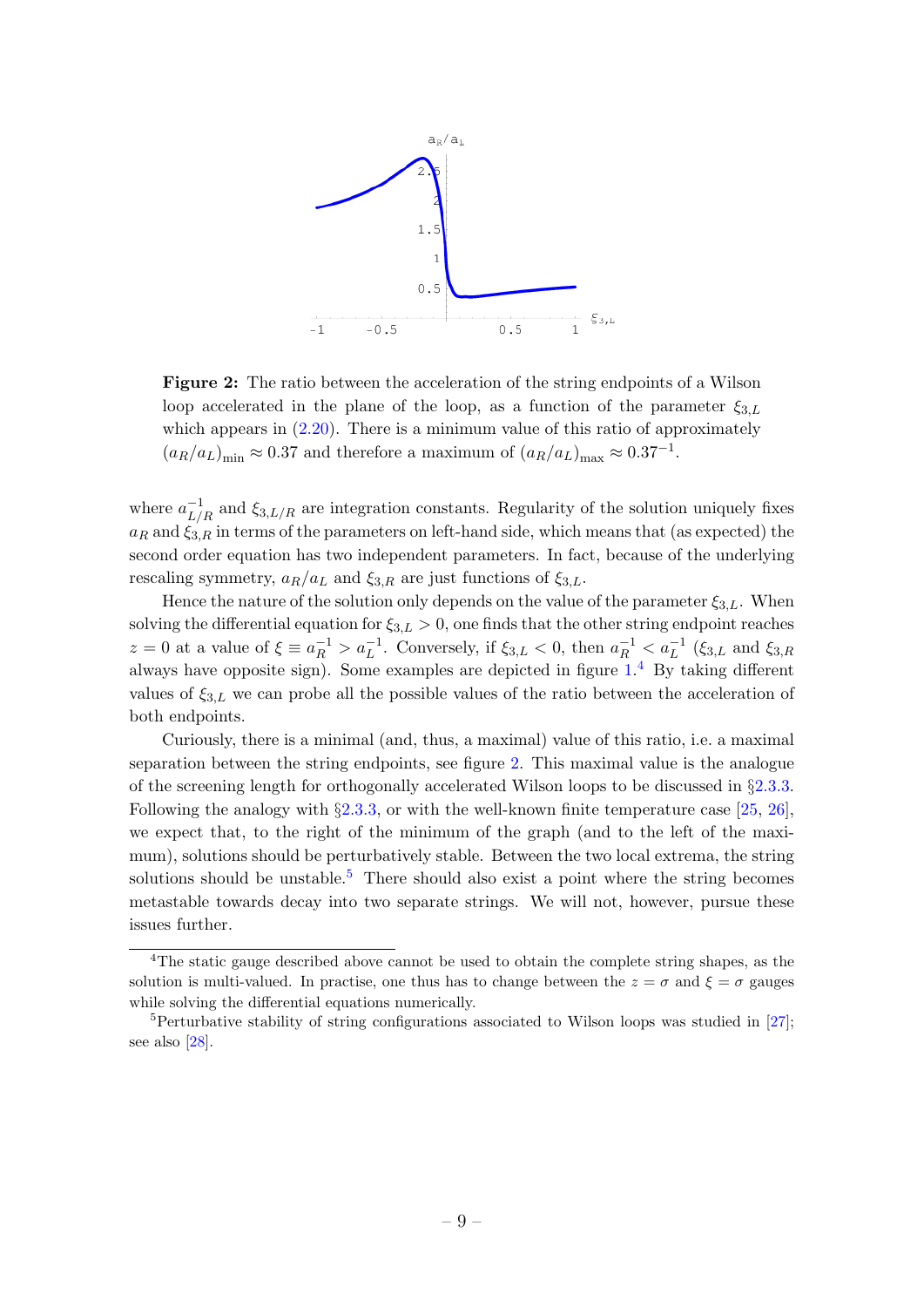#### <span id="page-11-0"></span>2.3.2 Accelerated single quark solution

By looking at figure [1](#page-9-2) we see that as  $\xi_{3,L}$  approaches 0, the endpoint accelerations approach each other,  $a_L \rightarrow a_R$ , and the acceleration of the midpoint of the string increases. As the separation goes to zero  $(\xi_{3,L} = 0)$ , the acceleration of the midpoint becomes infinite and we are effectively left with a single trailing string, which asymptotically touches the Rindler horizon. In other words, when  $\xi_{3,L} = 0$  the Wilson loop "melts", and dissociates into two (overlapping) isolated quarks. In this case it is actually possible to find a simple explicit solution of  $(2.19)$ :

<span id="page-11-2"></span>
$$
\xi = \sqrt{a_q^{-2} - z^2} \,,\tag{2.21}
$$

where  $a_q$  is an integration constant which is identified with the acceleration of the isolated quark, because of the condition  $\xi|_{z=0} = a_q^{-1}$ . One end of the string is attached to the AdS boundary and the other one sits at the Rindler horizon. The profile  $(2.21)$  is, when compared to the finite temperature case of [\[25,](#page-27-9) [26\]](#page-27-10), the analogue of a straight string hanging from the boundary to the AdS black hole horizon.[6](#page-11-3)

By inserting [\(2.21\)](#page-11-2) into [\(2.18\)](#page-9-3), we can compute the on-shell action of this string, which will be useful in  $\S$  [2.3.3:](#page-11-1)

<span id="page-11-4"></span>
$$
S_{\text{on-shell}} = -\frac{\kappa R^2}{2\pi\alpha' a_q} \int_0^{a_q^{-1}} \frac{\mathrm{d}z}{z^2} \,. \tag{2.22}
$$

As expected, this integral is divergent due to the infinite quark mass.

### <span id="page-11-1"></span>2.3.3 Orthogonally accelerated Wilson loops: temperature vs. acceleration

For particles, we know that temperature and linear acceleration are interchangeable, by virtue of the Unruh effect. The situation is more subtle for strings as different points on a string in general have different acceleration. However, ignoring for the moment the details of the string profiles, one may try to compare various physical quantities, like for example screening lengths, in situations where they are caused either by thermal effects or by acceleration. In the present section we will compute the possible profiles of a Wilson loop accelerated in the  $x_1$  direction, orthogonal to the quark separation along  $x_2$ , and compare it to the results for a static Wilson loop in a finite-temperature background [\[25,](#page-27-9) [26\]](#page-27-10).

We write the relevant part of the metric as

$$
ds^{2} = \frac{R^{2}}{z^{2}} (\xi^{2} \kappa^{2} d\eta^{2} - d\xi^{2} - d\eta^{2} - d\eta^{2}) + \dots
$$
 (2.23)

<span id="page-11-3"></span><sup>&</sup>lt;sup>6</sup>After completion of this work we were informed that this solution has previously been found in a different context [\[29\]](#page-27-13), and was further analysed in [\[30\]](#page-27-14), where the connection to the Unruh effect was pointed out (see [\[31\]](#page-27-15) for a numerical analysis of generalisations of this solution to finite temperature). However, the global properties of their solution are different and lead to a horizon on the worldsheet. Our analysis gives an alternative interpretation of the exact solution as a limit of the numerical solutions discussed in the previous section.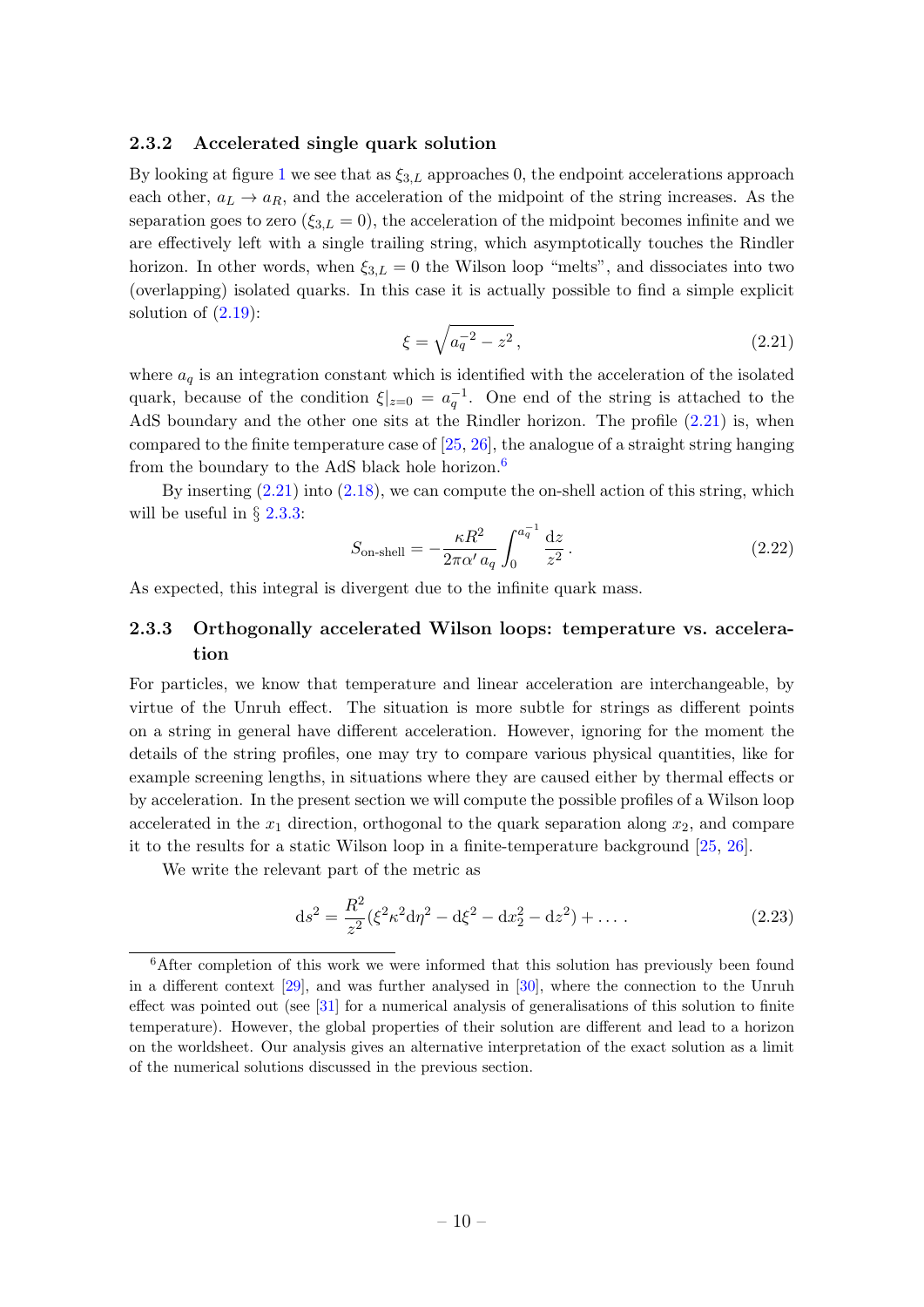We look for a solution static in  $\eta$ . Using the gauge  $x_2 = \sigma$  (so primes denote derivatives with respect to  $x_2$ ), the Nambu-Goto action reads:

$$
S = -\frac{\kappa R^2}{2\pi\alpha'} \int \mathrm{d}x_2 \, \frac{\xi}{z^2} \sqrt{1 + \xi'^2 + z'^2} \,. \tag{2.24}
$$

(We have also performed our numerical analysis using the Polyakov form, along the lines of [\[5\]](#page-26-4), which has the disadvantage of an explicit constraint but the advantage that one can easily enforce the world-sheet coordinates to be regular). Considering a string symmetric with respect to its turning point (which we choose to be at  $x_2 = 0$ ) such that  $z'|_{x_2=0}$  $\xi'|_{x_2=0}=0$ , the equations of motion read:

<span id="page-12-0"></span>
$$
\xi'' = \frac{z_0^4 \xi}{\xi_0^2 z^4} , \qquad z'' = -\frac{2z_0^4 \xi^2}{\xi_0^2 z^5} , \qquad \sqrt{1 + \xi'^2 + z'^2} = \frac{z_0^2 \xi}{\xi_0 z^2} . \tag{2.25}
$$

Here the last equation in  $(2.25)$  is a consequence of the existence of a conserved quantity, due to the fact that the Lagrangian does not explicitly depend on  $x_2$ . The two integration constants  $z_0$  and  $\xi_0$  correspond to the position of the midpoint of the string:

$$
z|_{(x_2=0)} = z_0 , \qquad \xi|_{(x_2=0)} = \xi_0 . \qquad (2.26)
$$

Equivalently these can be traded for L and a, the string length<sup>[7](#page-12-1)</sup> and the acceleration of the string endpoints:

$$
z|_{(x_2=L/2)} = z|_{(x_2=-L/2)} = 0 , \qquad \xi|_{(x_2=L/2)} = \xi|_{(x_2=-L/2)} = a^{-1} . \qquad (2.27)
$$

It is interesting to see how equations [\(2.25\)](#page-12-0) behave near the AdS boundary  $z = 0$ . At that point,  $x_2$  reaches a finite value. By expanding the above equations we find (we just focus on the  $x_2 = L/2$  endpoint, expansions around  $x_2 = -L/2$  are trivially obtained from the ones below due to the symmetry  $x_2 \rightarrow -x_2$ :

<span id="page-12-2"></span>
$$
\xi = a^{-1} - \frac{3^{\frac{2}{3}} z_0^{\frac{4}{3}} a^{\frac{1}{3}}}{2 \xi_0^{\frac{2}{3}}} (\frac{L}{2} - x_2)^{\frac{2}{3}} + \dots , \qquad z = \frac{3^{\frac{1}{3}} z_0^{\frac{2}{3}}}{a^{\frac{1}{3}} \xi_0^{\frac{1}{3}}} (\frac{L}{2} - x_2)^{\frac{1}{3}} - \frac{3a z_0^2}{5 \xi_0} (\frac{L}{2} - x_2) + \dots . \tag{2.28}
$$

Given any pair  $\xi_0$ ,  $z_0$  we can numerically integrate the above equations and determine L, a. Figure [3](#page-13-0) depicts an example.

Due to the underlying conformal symmetry, a simultaneous rescaling  $\xi_0 \rightarrow \lambda \xi_0$  and  $z_0 \to \lambda z_0$  will just rescale the whole solution, yielding  $L \to \lambda L$ ,  $a \to \lambda^{-1} a$ . Thus, for fixed  $\xi_0/z_0$  there is a fixed value of La. See figure [4.](#page-13-1) From this graph we conclude that, for a fixed acceleration, the maximum quark-antiquark separation for which a connected string solution of the Nambu-Goto action exists is:

$$
L_{\text{max}} = \frac{1.045}{a}, \qquad \frac{\xi_0}{z_0} \Big|_{L_{\text{max}}} = 0.516 \ . \tag{2.29}
$$

In the language of the dual gauge theory, the colour force is screened for larger separation. We can also define a critical length at which the accelerated connected string becomes

<span id="page-12-1"></span> $7$ Here and in the following, the term string length should be understood as the separation between the endpoints in the direction transverse to acceleration.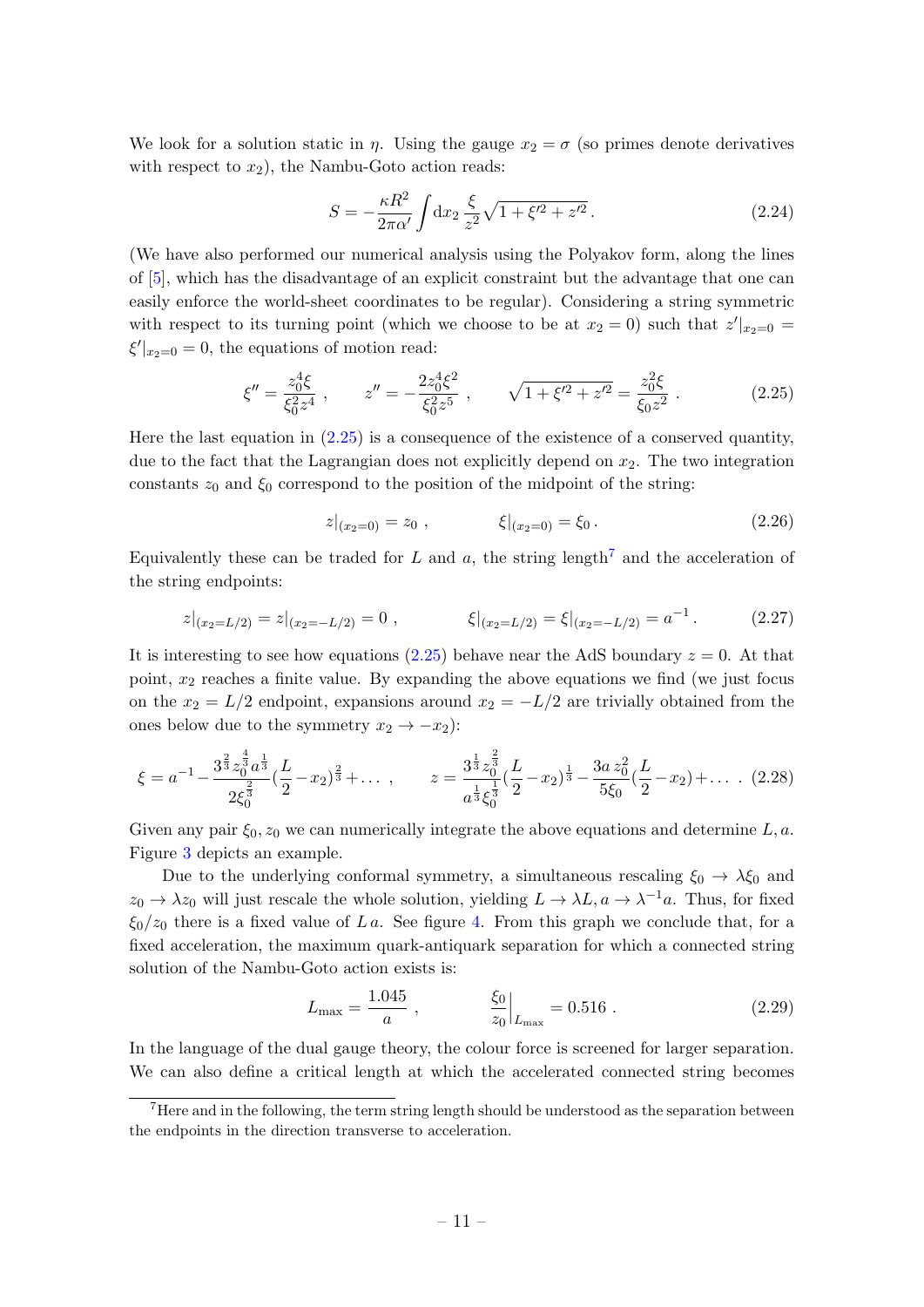<span id="page-13-0"></span>

<span id="page-13-1"></span>Figure 3: Profile of a Wilson loop accelerated in a direction orthogonal to the plane of the loop, with  $z_0 = \xi_0 = 1$ . For this string,  $L = 1.14$ ,  $a = 0.77$ . The dotted line shows the asymptotic value of the functions near  $x_2 = L/2$  according to [\(2.28\)](#page-12-2).



**Figure 4:** L a as a function of  $\xi_0/z_0$  for an orthogonally accelerated Wilson loop.

energetically disfavoured and, thus, metastable, with respect to two separate accelerated strings, see § [2.3.2.](#page-11-0) Even if the energy integrals are divergent, we can define a renormalised energy as the energy of the connected string minus twice the energy of a single quark string,

$$
E_{\rm ren} = \frac{\kappa R^2}{2\pi\alpha'} \left[ 2 \int_0^{z_0} dz \, \frac{\xi^2 z_0^2}{z^4 \xi_0 \, z'} - 2a^{-1} \int_0^{a^{-1}} \frac{\mathrm{d}z}{z^2} \right] \,,\tag{2.30}
$$

where we have inserted  $(2.22)$ . Using the expansions  $(2.28)$  one can check that the divergences around  $z = 0$  cancel out. The critical length is defined as the one for which  $E_{ren} = 0$ . A numerical computation produces the following approximate results:

$$
L_{\rm crit} = \frac{0.90}{a} , \qquad \frac{\xi_0}{z_0} \Big|_{L_{\rm crit}} = 0.96 . \qquad (2.31)
$$

We now proceed to compare these results to the case of static strings in the AdS black hole [\[25,](#page-27-9) [26\]](#page-27-10). For this purpose, it is useful to notice that, using [\(2.11\)](#page-8-2), the ratio  $\xi_0/z_0$  can be related to the Unruh temperature felt by the midpoint of the string, namely:

$$
2\pi T_{\rm mid} = \frac{z_0}{R\,\xi_0} \,. \tag{2.32}
$$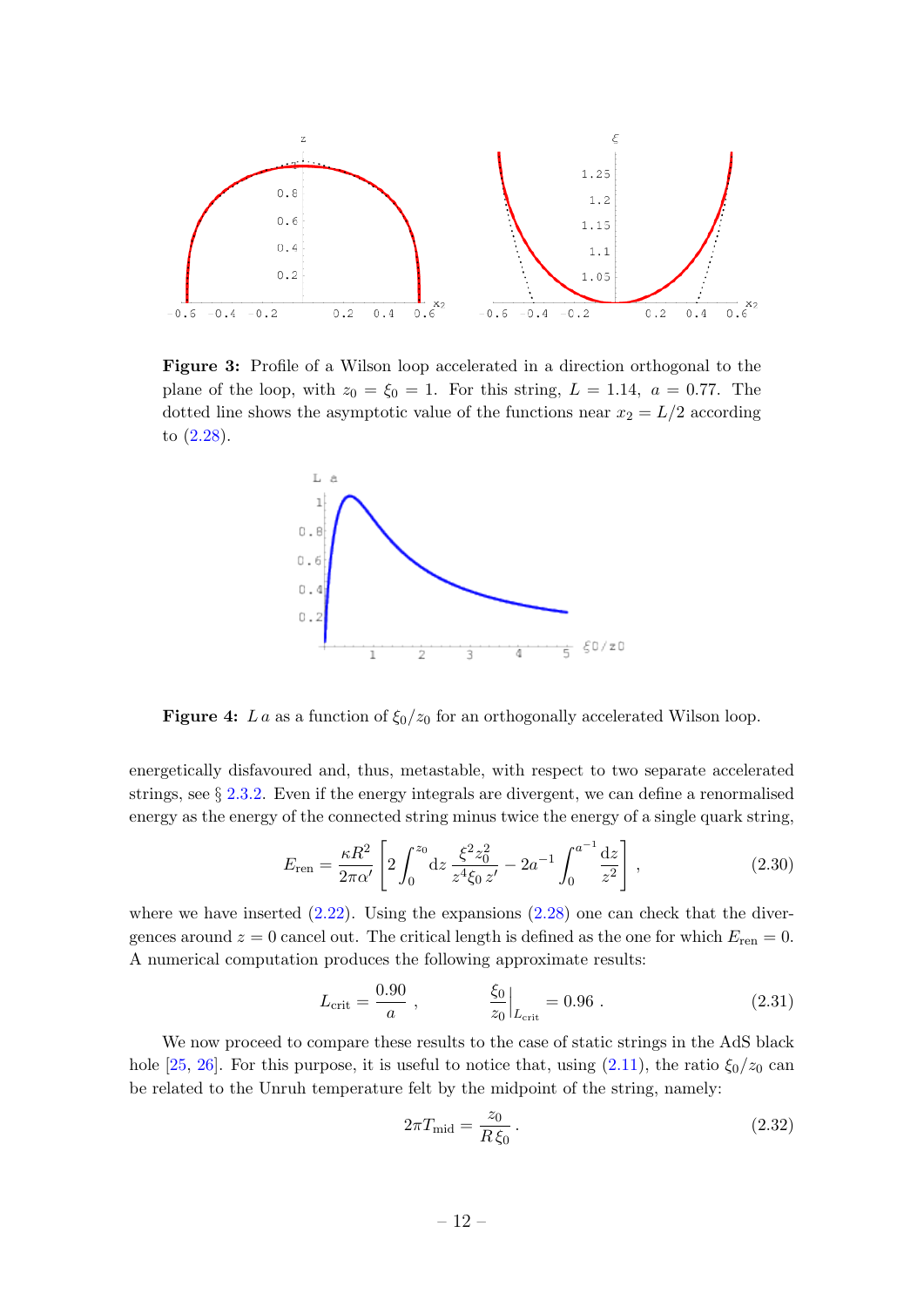<span id="page-14-0"></span>

Figure 5: Comparison between the finite acceleration (solid line) and finite temperature (dashed line) cases. Notice that the temperature plotted in the vertical axis is a temperature in the dual field theory while the one in the horizontal axis is the temperature felt by the string midpoint in the bulk theory. The string solutions corresponding to points on the right of B, D are perturbatively unstable; between A-B and C-D are metastable and on the left of A, C, are stable.

<span id="page-14-1"></span>

|                                  | $2\pi T L_{\rm max}$ | $2\pi T L_{\rm crit}$ |
|----------------------------------|----------------------|-----------------------|
| accelerated string in AdS        | 1.045                | 0.90                  |
| static string in AdS black hole  | 1.738                | 1.508                 |
| accelerated string in flat space | 1.325                | 1.055                 |

Table 1: Comparison of some quantities between the different setups. For the acceleration cases, the temperatures should be understood as Unruh temperatures,  $T = a/(2\pi)$ , where a is the acceleration of the endpoints. The entries on the first two lines of the table relate to the points B, A, D and C in figure [5.](#page-14-0)

Note that this temperature has a clear-cut meaning on the string theory side, but does not necessarily translate in a straightforward way to the gauge theory side, in contrast to the endpoint temperature. We also want to compare our result to the case of a string accelerated in flat space [\[32,](#page-28-0) [33\]](#page-28-1). We remind the reader of the relation, in that case, between the string length, the acceleration of the string endpoints (which we denote by  $a$ ) and the string midpoint acceleration,

<span id="page-14-2"></span>
$$
a = \frac{a_{\text{mid}}}{\cosh\left(\frac{a_{\text{mid}}L}{2}\right)}\,,\tag{2.33}
$$

from which one finds the maximal length for fixed acceleration  $L_{\text{max}} = 1.325/a$ .

The comparison between the finite acceleration and finite temperature cases is summarised in figure [5](#page-14-0) and table [1,](#page-14-1) where we have also included the flat space result. We see that acceleration dissociates extended objects more efficiently than its associated Unruh temperature.

Notice that for this comparison, we need to relate the temperature of the heat bath in the formula [\(2.1\)](#page-5-3) with some kind of effective temperature felt by the accelerated string.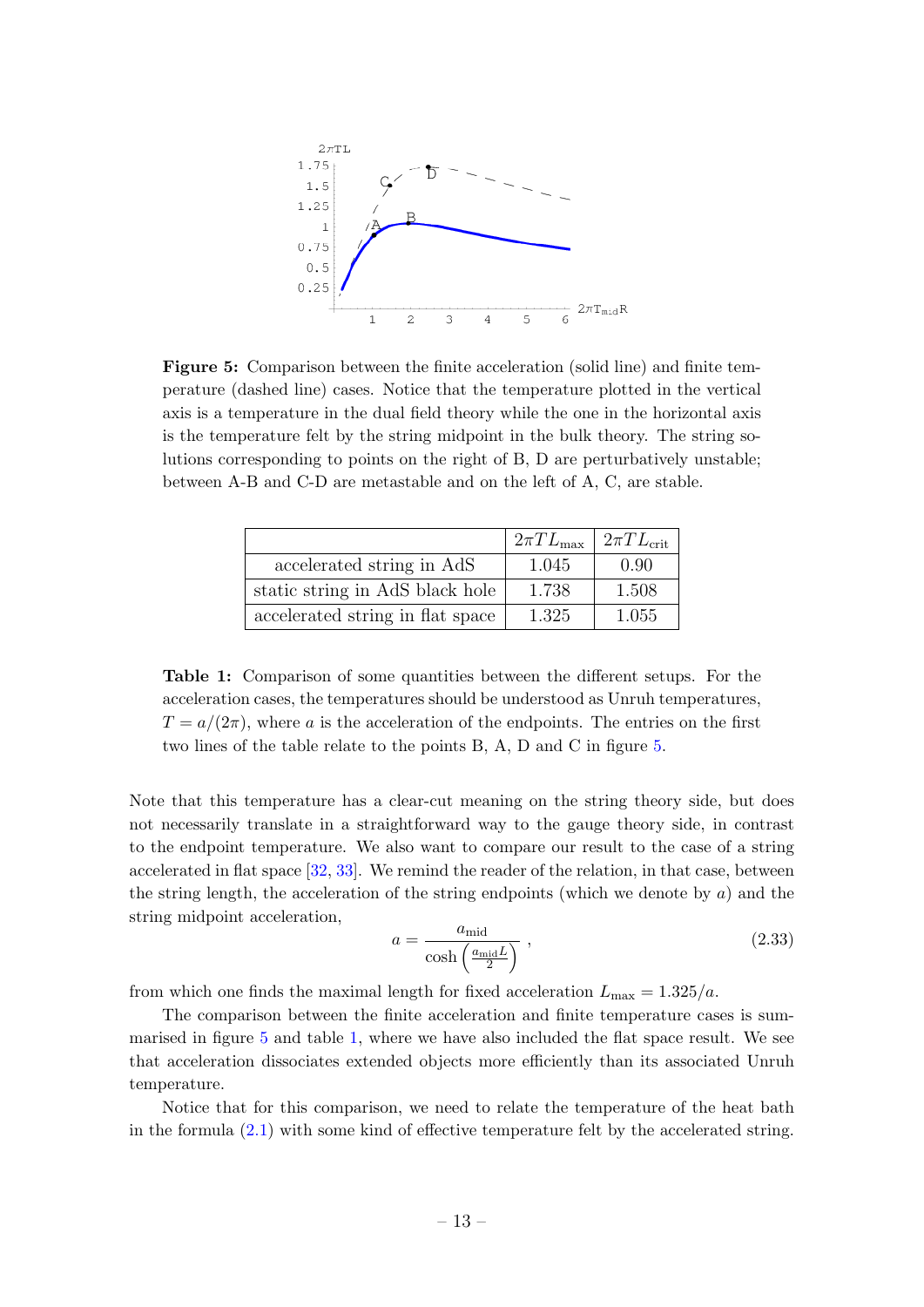<span id="page-15-1"></span>

**Figure 6:** The endpoint acceleration for a Wilson loop suspended from the  $z_m = 1$ brane in AdS, as a function of the inverse midpoint acceleration  $\xi_0 = a_{\text{mid}}^{-1}$ , for various values of the endpoint separation  $L$ . The continuous curves depict the flat-space relation [\(2.33\)](#page-14-2).

This is in principle tricky, as the string is an extended object, and different points on the string have different accelerations, and in principle feel different local Unruh temperatures. For mesons it seems natural to consider the Unruh temperature of the quarks as a relevant temperature, as this is the parameter that should be easiest to control experimentally, given that quarks are charged.

#### <span id="page-15-0"></span>2.3.4 Orthogonally accelerated mesons

We now want to consider acceleration of finite-energy string configurations, corresponding to mesonic states with finite constituent quark masses. The simplest way of obtaining information about mesons with dynamical quarks is to consider the regularised version of the Wilson loop. That is, we will solve the same equations of motion for a U-shaped string of § [2.3.3,](#page-11-1) but with endpoints fixed at some probe brane  $z = z_m$ . Then, we compute the length and acceleration of the mesonic string as

$$
z|_{(x_2=L/2)} = z|_{(x_2=-L/2)} = z_m , \qquad \xi|_{(x_2=L/2)} = \xi|_{(x_2=-L/2)} = a^{-1} . \qquad (2.34)
$$

The relation we are after is the behaviour of the maximal acceleration  $a_{\text{max}}$  of these endpoints as a function of their fixed separation L. We will assume that appropriate forces have been introduced to keep this separation constant at all times, and we will thus discard any boundary terms in the equations of motion. This situation is as close as one can get to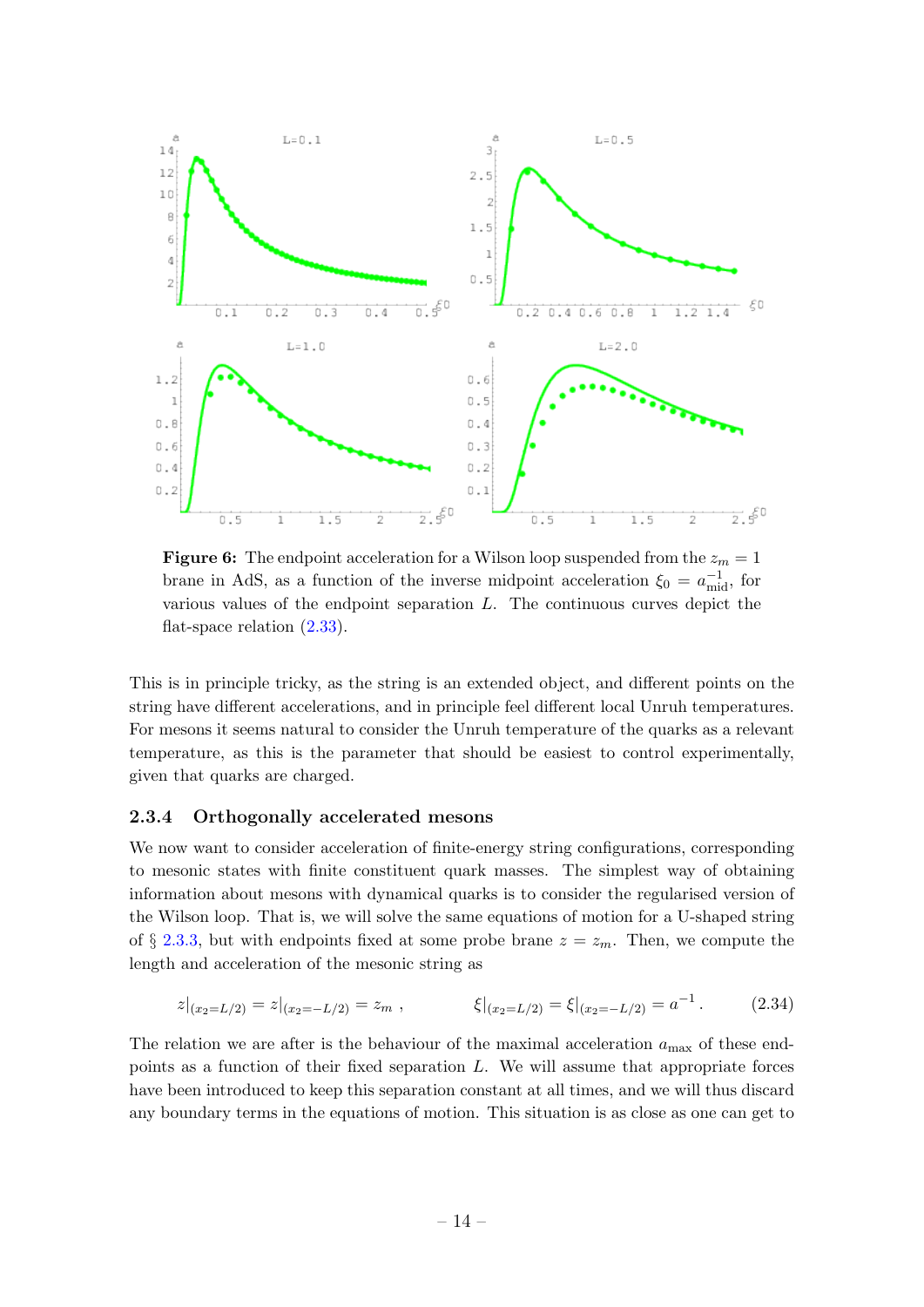<span id="page-16-1"></span>

**Figure 7:** The relation between the endpoint acceleration  $a_{\text{max}}$  and the length L of the projection of the Wilson loop on the  $z = 1$  brane (log-log plot). The fitted straight line is  $a_{\text{max}} = 1.20/L^{0.91}$ .

the acceleration bound found in  $[13]$  when one considers non-rotating configurations (which have their size stabilised dynamically).

To find the relation  $a_{\text{max}}(L)$ , we have determined the endpoint acceleration for various separations as a function of the midpoint acceleration. The result is displayed in figure [6](#page-15-1) (where we have chosen the D7-brane to be located at  $z_m = 1$  for convenience). The points in these figures were obtained by finding  $z_0$  such that the endpoint separation is equal to the fixed value of  $L$  given in each plot, and then registering the corresponding  $a$ .

By analysing the position of the maximum in  $a$  as a function of  $L$ , one then finds figure [7.](#page-16-1) This result is to be compared to the analysis of  $[32, 33]$  $[32, 33]$  $[32, 33]$ , see  $(2.33)$ . Our results for the AdS setup are qualitatively similar to this flat space result.

Alternatively, one can consider a similar U-shaped string configuration where the separation between the endpoints is determined dynamically, and stabilised by rotation of the string. To this technically more involved configuration we turn now.

#### <span id="page-16-0"></span>2.3.5 Rotating accelerated mesons

Real world mesons have a non-vanishing angular momentum, and hence it is also interesting to analyse the behaviour of rotating string configurations in AdS. The relevant piece of the metric is

$$
ds^{2} = \frac{R^{2}}{z^{2}} \left( \kappa^{2} \xi^{2} d\eta^{2} - d\xi^{2} - d\rho^{2} - \rho^{2} d\phi^{2} - dz^{2} \right) + \dots
$$
 (2.35)

For the rotating string, the natural ansatz is, in terms of the worldsheet coordinates  $\tau, \sigma$ ,

$$
\eta = \tau \; , \quad \phi = \kappa \, \omega \, \tau \; , \quad \xi = \xi(\sigma) \; , \quad \rho = \rho(\sigma) \; , \quad z = z(\sigma) \; . \tag{2.36}
$$

Notice that we have already fixed part of the worldsheet reparametrisation invariance. This ansatz immediately solves the equations and constraints for  $\eta$  and  $\phi$ . We are left with a reduced Nambu-Goto action,

<span id="page-16-2"></span>
$$
S = -\frac{R^2 \kappa}{2\pi\alpha'} \int d\tau d\sigma \frac{1}{z^2} \sqrt{\xi^2 - \rho^2 \omega^2} \sqrt{\xi'^2 + \rho'^2 + z'^2},
$$
 (2.37)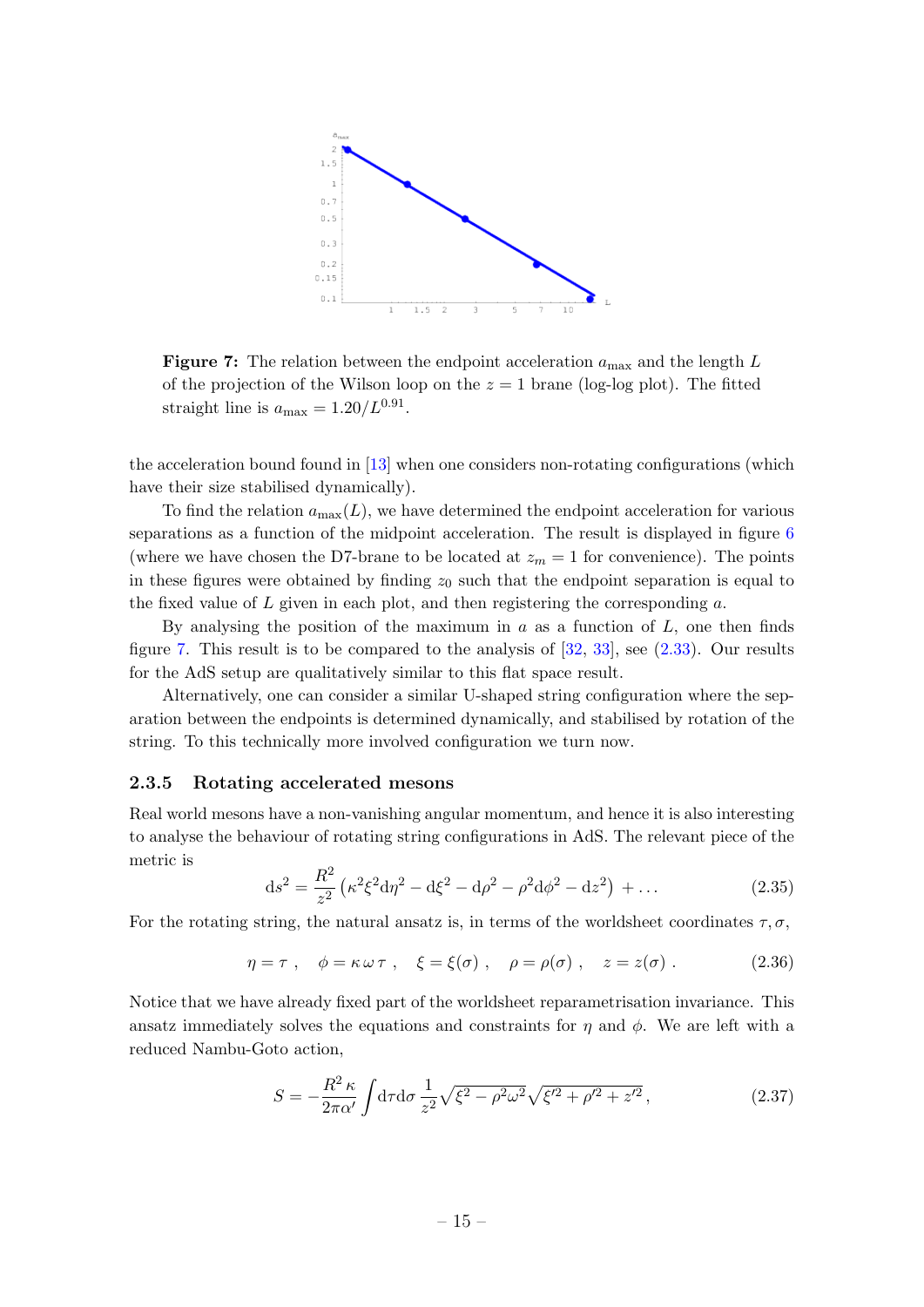<span id="page-17-1"></span>

**Figure 8:** Left: the relation between the angular momentum  $J$  and the inverse acceleration  $\xi_0$  of the midpoint of the string, for values of the endpoint acceleration a in the set  $\{0.3, 0.5, 0.75, 1.0\}$  (the highest curve has the smallest value of a). Right: the relation between the endpoint acceleration  $a_{\text{max}}$  and the value of the the angular momentum  $J_{\text{max}}$  for the maximally accelerated rotating string configuration at a given angular momentum. The fitted curve is  $a_{\text{max}} = 0.226/J^{0.895}$ . For the figures, we have set  $z_m = 1$  and the angular momentum J is measured in units of  $\frac{R^2 \kappa}{2\pi \alpha'}$ .

where a prime denotes a derivative with respect to  $\sigma$ . The equations of motion can be readily obtained from this action. An important quantity is the angular momentum,

$$
J = \frac{R^2 \kappa}{2\pi\alpha'} \int d\sigma \frac{1}{z^2} \rho^2 \omega \frac{\sqrt{\xi'^2 + \rho'^2 + z'^2}}{\sqrt{\xi^2 - \rho^2 \omega^2}}.
$$
 (2.38)

Note that all these expression reduce to those of  $[13]$  if we would insert  $z = \text{const.}$  and identify  $T_s = (R^2 \kappa)/(2\pi \alpha' z^2)$ , although this is of course not consistent in the present setting.

As in § [2.3.4,](#page-15-0) we will consider strings hanging from a brane at  $z = z_m$ . Any solution of the reduced action [\(2.37\)](#page-16-2) also solves the full Nambu-Goto action. However, not all solutions are physically consistent since the open string action has to be supplemented with a boundary condition. This was first discussed for a similar set-up in [\[34\]](#page-28-2) where it was shown that the string had to hit the brane orthogonally. The argument is similar in the present case and leads to:

<span id="page-17-0"></span>
$$
\partial_z \rho|_{z=z_m} = 0 \tag{2.39}
$$

which, in turn, implies  $\partial_{\xi} \rho|_{z=z_m} = 0$ . Thus, for fixed  $z_m$ , the family of solutions is therefore defined by three parameters  $\omega$ ,  $\xi_0 \equiv \xi|_{\rho=0}$  and  $z_0 \equiv z|_{\rho=0}$ . These three parameters are subject to one constraint  $(2.39)$ , so we are left with a two-parameter family. The two parameters can be identified with the physical quantities J and a.

We have numerically analysed families of configurations with different values of the midpoint and endpoint acceleration. These curves exhibit a maximum in  $J$ , see figure [8a](#page-17-1). For any given a there is thus a maximal J, and the relation is plotted in figure [8b](#page-17-1). Our main result is that there is an upper bound on the acceleration (beyond which no mesons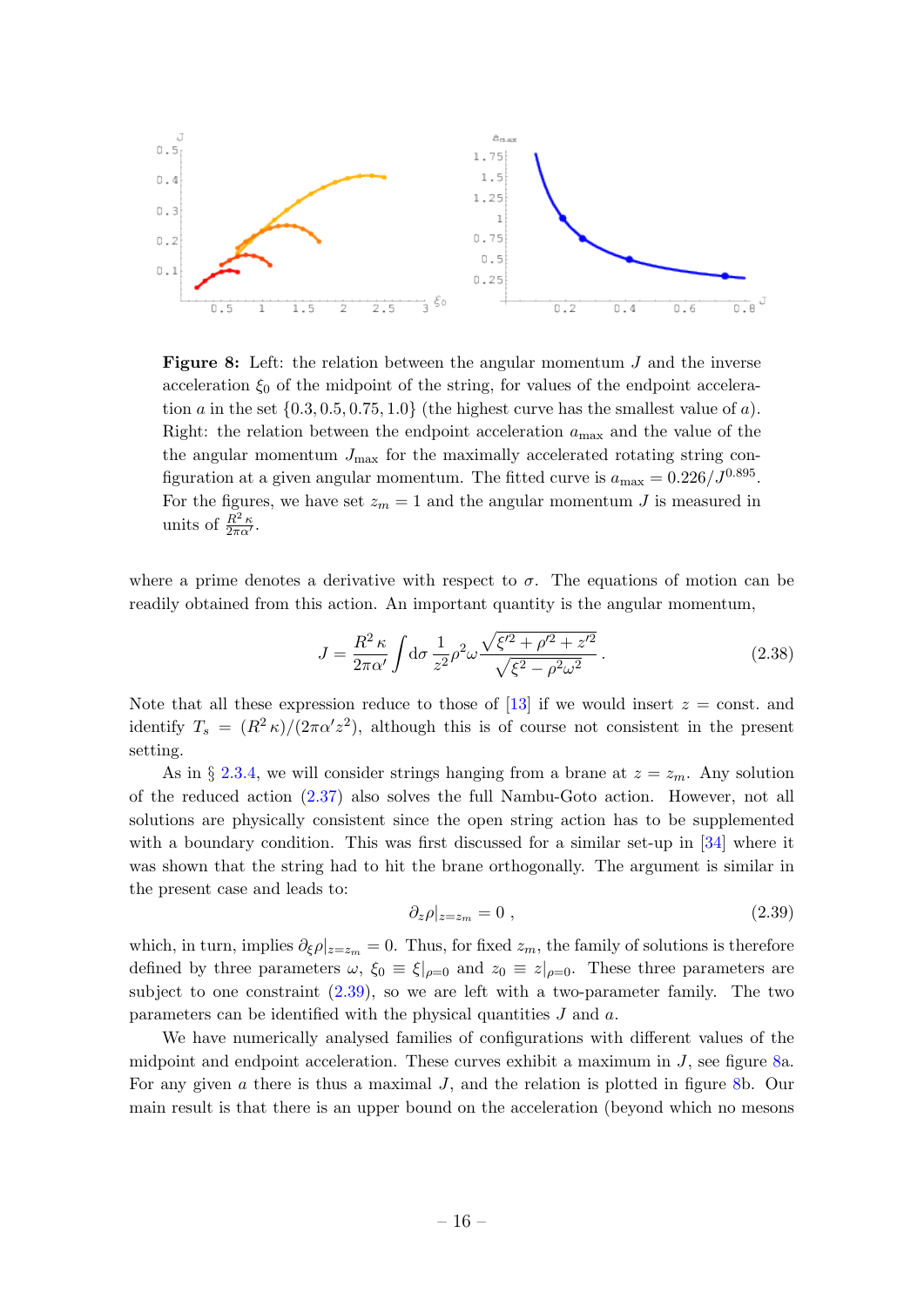exist) which scales with the angular momentum as

$$
a_{\text{max}} \sim 1/J^{\alpha},\tag{2.40}
$$

where  $\alpha$  is a positive number. This exponent  $\alpha$  equals 1/2 in flat space and grows to about 0.89 in the AdS background which we considered here, at least in the region of J displayed in figure [8.](#page-17-1)

This concludes our analysis of accelerated strings in the zero-temperature AdS background. We will now turn to the analysis of strings in the finite-temperature AdS black hole background.

# <span id="page-18-0"></span>3 Velocity and acceleration effects in finite temperature backgrounds

Having discussed the Unruh effect for various observers in curved space with vanishing Hawking temperature, we now want to consider cases in which the background has a nonzero temperature. The problem of an observer moving with constant velocity through a heat bath has received considerable attention in the literature (in part because it is relevant for the interpretation of measurements of the cosmic microwave background), and we will here add some more ingredients to this debate. Briefly, such an observer sees an angle-dependent spectrum, which is thermal for each fixed angle, but with a temperature which depends on the angle  $\theta$  between the direction of motion and the direction of observation [\[35–](#page-28-3)[37\]](#page-28-4), see also [\[38\]](#page-28-5), √

$$
T_{\rm obs}(\theta) = \frac{T\sqrt{1 - v^2}}{1 - v\cos\theta}.
$$
\n(3.1)

As explained in [\[39,](#page-28-6) [40\]](#page-28-7), there are thus various ways to define an "effective" temperature (keeping in mind, of course, that the spectrum really is not thermal to begin with). The resulting power of  $\gamma = 1/\sqrt{1 - v^2}$  will depend on the details of this averaging procedure [\[39\]](#page-28-6). We will see in the present section that the effective temperature observed by a moving string, in the sense of the temperature relevant for its dissociation, is in fact obtained simply from a surface gravity computation.

#### <span id="page-18-1"></span>3.1 Constant velocity particles in the AdS-BH background

As we have emphasised in the introduction, the temperature measured by observers in finite temperature backgrounds depends in a more complicated way on acceleration and velocity than in zero temperature backgrounds. We will be interested in the case of particles and strings moving parallel to a planar AdS black hole horizon.

The simplest case one can analyse is one in which a particle-like observer moves with constant velocity at fixed distance  $u$  away from a flat black hole in AdS (or in other words, on a D-brane suspended at fixed distance from the horizon). The relevant metric is

<span id="page-18-2"></span>
$$
ds^{2} = \left(\frac{u^{2}}{R^{2}}h(u)dt^{2} - \frac{u^{2}}{R^{2}}(dx_{1}^{2} + dx_{2}^{2} + dx_{3}^{2}) - \frac{R^{2}}{u^{2}h(u)}du^{2}\right),
$$
\n(3.2)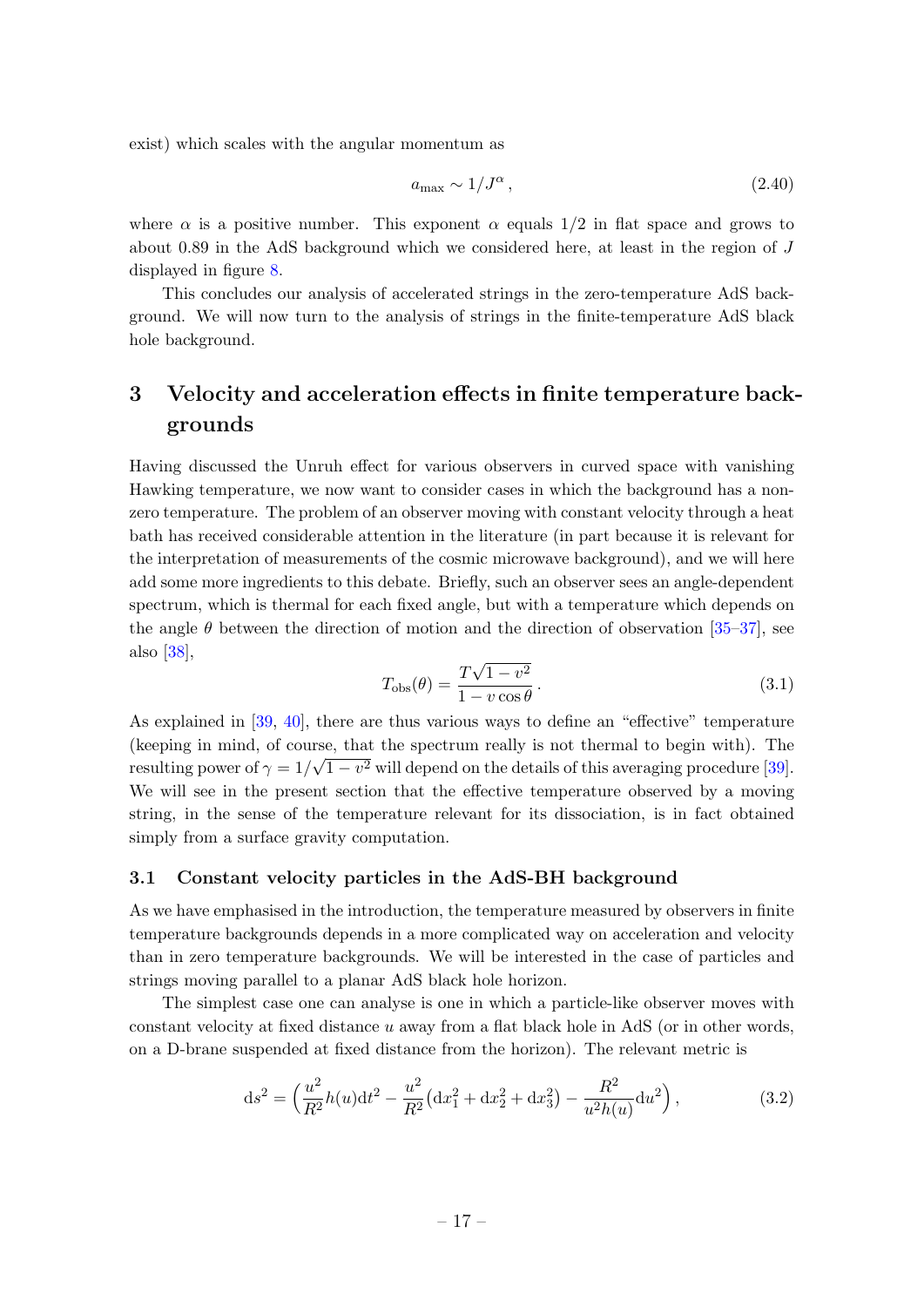with  $h(u) = 1 - (u_h/u)^4$ , where  $u_h$  is related to the temperature of the dual field theory as  $T = u_h/(\pi R^2)$ . We will consider the orbit for which  $x_1 = vt$ . The relation between coordinate time and proper time is a function of  $u$ ,

$$
\frac{\mathrm{d}\tau}{\mathrm{d}t} = \frac{u}{R} \sqrt{1 - \left(\frac{u_h}{u}\right)^4 - v^2} \,. \tag{3.3}
$$

The velocity is thus necessarily bounded by the local velocity of light,  $v < \sqrt{1 - (u_h/u)^4}$ . The Killing vector relevant for the computation of the surface gravity is

$$
\varsigma = \frac{\partial}{\partial t} - v \frac{\partial}{\partial x_1} \,. \tag{3.4}
$$

Evaluating the surface gravity expression [\(2.3\)](#page-5-4) at the particle horizon  $u = u_h(1 - v^2)^{-1/4}$ we find

$$
k_H = 2\frac{u_h}{R^2}(1 - v^2)^{1/4}.
$$
\n(3.5)

For the observed temperature we use the Tolman law, which in this case yields<sup>[8](#page-19-0)</sup>:

<span id="page-19-1"></span>
$$
T = \frac{u_h (1 - v^2)^{1/4}}{\pi R u \sqrt{1 - \left(\frac{u_h}{u}\right)^4 - v^2}}.
$$
\n(3.6)

We should note several features of this formula. Firstly, we see that in the  $v \to 0$  limit we recover the known result [\[19,](#page-27-3) [41\]](#page-28-8) that a static observer at asymptotic infinity of the AdS-Schwarzschild black hole measures a vanishing temperature. This is in contrast with an asymptotic static observer in a flat space black hole spacetime, which measures a nonvanishing Hawking temperature.

Secondly, the behaviour of this temperature for large distance away from the horizon is remarkable. In the limit  $u \gg u_h$  it scales with the velocity as

<span id="page-19-2"></span>
$$
T_{\rm obs} = T_0 (1 - v^2)^{-1/4},\tag{3.7}
$$

where  $T_0$  is the local temperature for a static observer at position u. This result is to be compared with the behaviour of the screening length of the colour force, found in the string computations of  $[4, 7, 8]$  $[4, 7, 8]$  $[4, 7, 8]$  $[4, 7, 8]$  $[4, 7, 8]$ , and approximately given by:

<span id="page-19-3"></span>
$$
L_s = L_0 (1 - v^2)^{1/4} / T_H. \tag{3.8}
$$

$$
ds^{2} = \frac{u^{2}}{R^{2}} \left[ \left( 1 - \frac{u_{h}^{4}}{u^{4}(1 - v^{2})} \right) dt^{2} - 2 \frac{u_{h}^{4} v}{u^{4}(1 - v^{2})} dt \, dx_{1} - \left( 1 + \frac{v^{2} u_{h}^{4}}{u^{4}(1 - v^{2})} \right) dx_{1}^{2} - dx_{2}^{2} - dx_{3}^{2} \right] - \frac{R^{2}}{u^{2} h(u)} du^{2}.
$$

Computing [\(2.3\)](#page-5-4) for this metric with  $\varsigma = \partial_t$ , one finds  $k_H = 2u_h R^{-2} (1 - v^2)^{-\frac{1}{4}}$ . Upon insertion in  $(2.2)$  this yields  $(3.6)$ , as expected.

<span id="page-19-0"></span><sup>8</sup>The same temperature can be obtained from a different perspective, namely by considering coordinates in which the particle is static but feels a hot wind from the plasma moving at velocity  $v$ . In order to check this, one can first boost the metric [\(3.2\)](#page-18-2) in the  $x_1$  direction by changing dt  $\rightarrow$  $(1 - v^2)^{\frac{1}{2}} (dt + v dx_1), dx_1 \to (1 - v^2)^{\frac{1}{2}} (dx_1 + v dt),$  which gives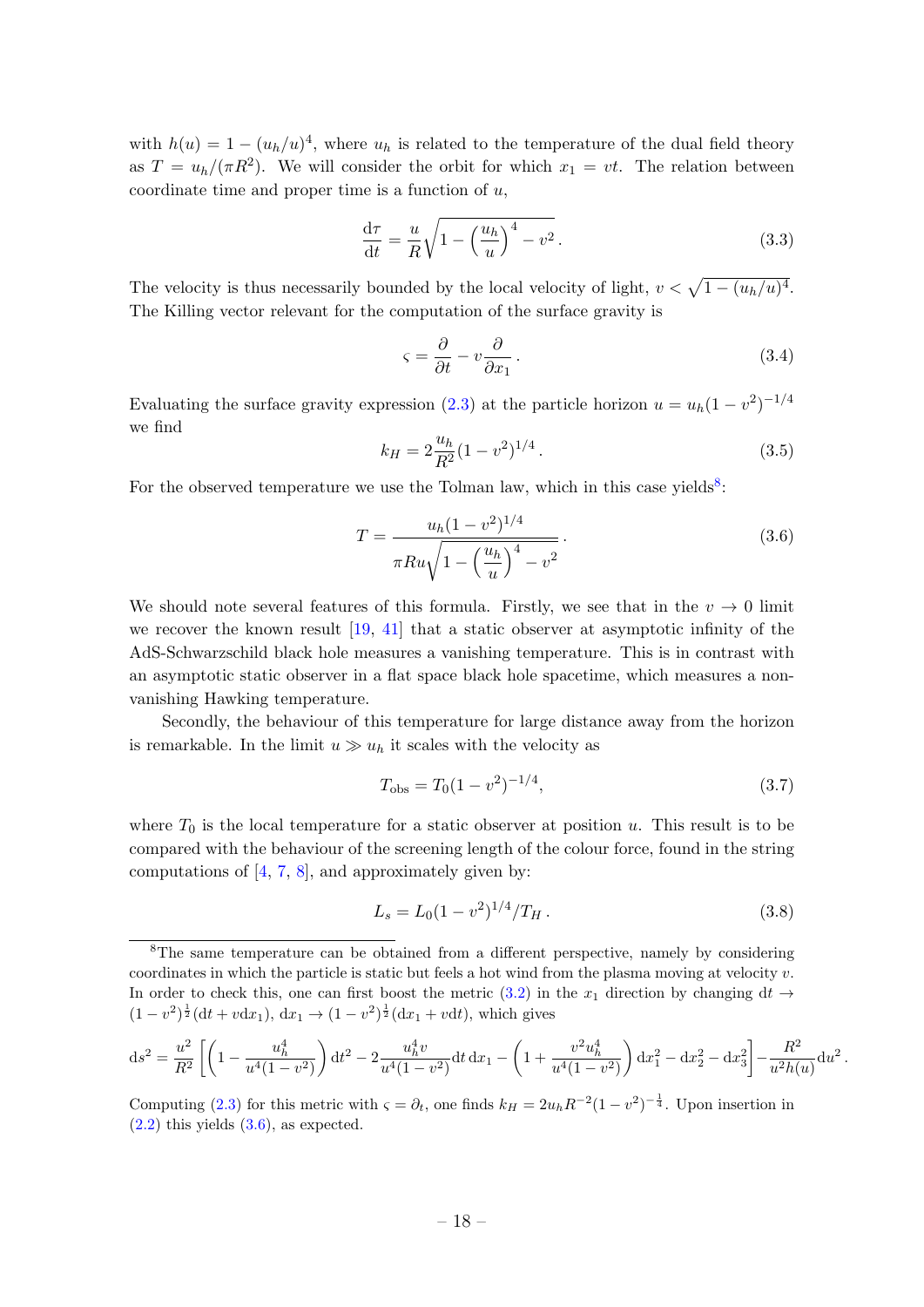If we use [\(3.7\)](#page-19-2) at the centre-of-mass position of the string, we have  $T_H \sim T_0$  and the relation [\(3.8\)](#page-19-3) simply states that the screening length is inversely proportional to the observed temperature,  $L_s \sim 1/T_{\text{obs}}$ . In [\[42\]](#page-28-9), this result was generalised to other backgrounds different from  $AdS_5$ , the main difference being the exponent of the  $(1 - v^2)$  factor. We have checked in a variety of cases that the method presented in this section reproduces the results of [\[42\]](#page-28-9). We want to emphasize that computations of this section do not involve any stringy action.<sup>[9](#page-20-1)</sup>

We can also try to compute the observed temperature by using an embedding in a globally Lorentzian space-time. In order to construct this embedding we need to suitably modify the embedding of the spherical AdS black hole given in [\[41\]](#page-28-8), see appendix [A.2.](#page-25-2) In this constant velocity case, however, the jerk of the associated trajectory is not small and there is no immediate interpretation from the GEMS. This corresponds to the fact, already alluded to at the beginning of this section, that the observed spectrum is only approximately thermal. It could prove interesting to tackle this problems with methods similar to [\[43\]](#page-28-10), but we will not attempt that here.

#### <span id="page-20-0"></span>3.2 Accelerated particles in the planar AdS black hole

For an accelerated string in an AdS black hole background, the equations of motion are much more complicated than for the constant velocity case discussed in the previous subsection. We will comment on these string configurations in the next subsection. Before we do so, let us first again try to get an intuition for the physics by analysing the much simpler case of a point particle.

The point particle we will analyse here is one which is accelerating parallel to the flat horizon of a planar AdS black hole. We want to consider a particle with a constant 4-acceleration. This is similar to the computation of  $\S2.2.2$ , but now for the black hole case. The particle follows the path

$$
x_1^2 - h(u)t^2 = a_4^{-2}, \t u, x_2, x_3 = \text{const.} \t (3.9)
$$

Note that in order to ensure that the particle has a constant 4-acceleration  $a_4$  we have to include the factor  $h(u) \equiv 1 - (u_h/u)^4$ , which accounts for the fact that there is a non-trivial red-shift between two different values of the radial coordinate.

We will attempt to compute the temperature observed by this particle using the GEMS approach. By using the GEMS embedding of the planar AdS black hole [\(A.3\)](#page-25-3) we compute the norm of the higher-dimensional GEMS acceleration,

<span id="page-20-2"></span>
$$
a_8^2 = \frac{u^2}{R^2(u^4 - u_h^4)} (4u_h^2 + a_4^2 R^4 + 8a_4^2 u_h^2 t^2 + 4a_4^4 u_h^2 t^4).
$$
 (3.10)

We see that, unlike in all previous cases, this norm has a *polynomial dependence on time*. The jerk modulus is non-zero and also grows in time,

$$
|\Sigma| = \frac{2u^2u_h a_4 t}{R^2(u^4 - u_h^4)} \sqrt{(1 + a_4^2 t^2)((a_4^2(9R^4 + 8u_h^2 t^2) + 4u_h^2(1 + a_4^4 t^4))}.
$$
 (3.11)

<span id="page-20-1"></span><sup>&</sup>lt;sup>9</sup>The *relevance* of the temperature scale  $T_{obs}$  has of course been pointed out many times before (see in this context also [\[29\]](#page-27-13) where the connection to transverse momentum broadening is discussed). Our computation shows why this scale appears naturally.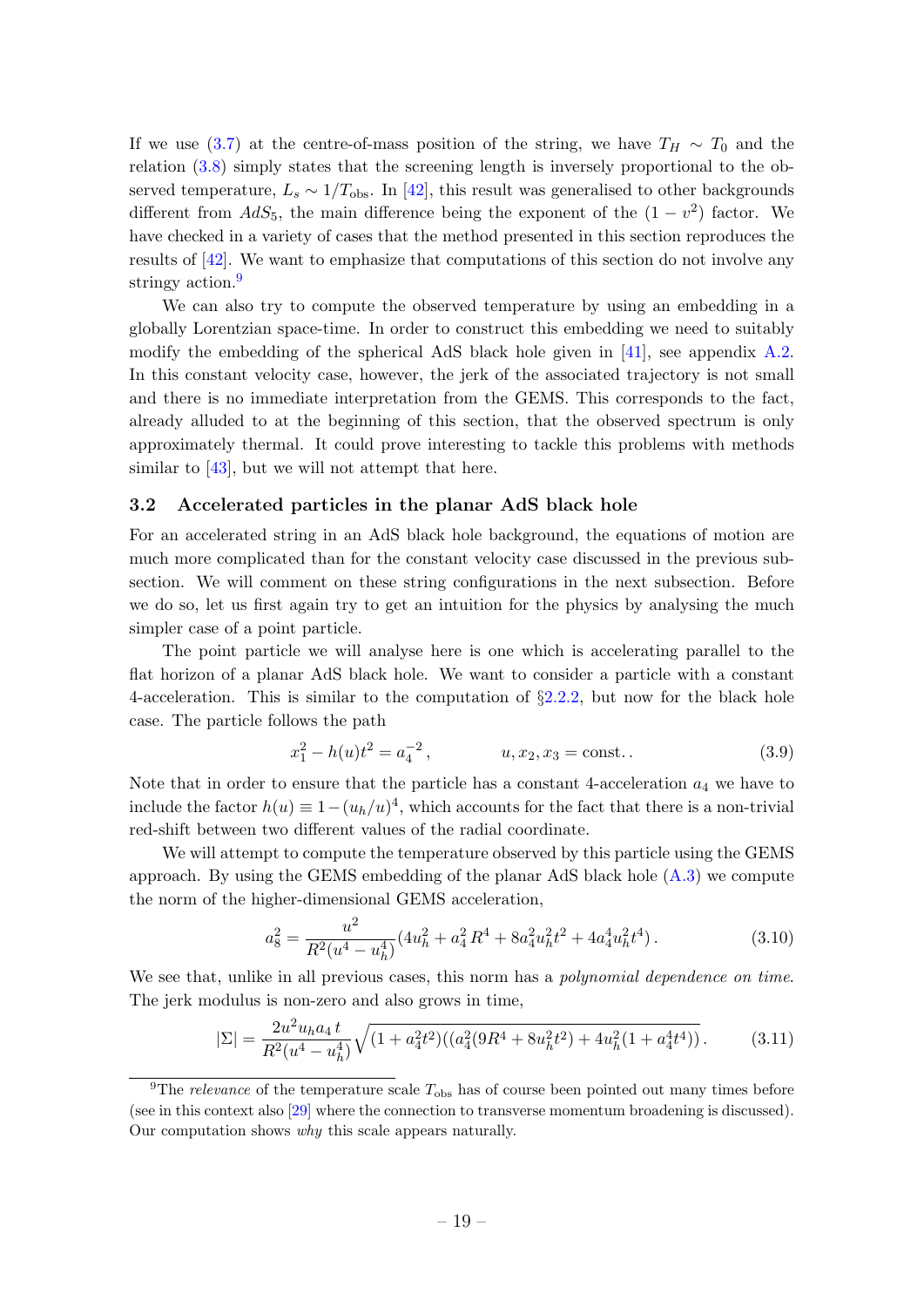We can now compute the parameter  $\lambda$  [\(2.5\)](#page-6-3) which measures the applicability of the GEMS approach,

$$
\lambda^2 = \left(\frac{|\Sigma|}{a_8^2}\right)^2 = 4a_4^2t^2u_h^2\frac{(1+a_4^2t^2)((a_4^2(9R^4+8u_h^2t^2)+4u_h^2(1+a_4^4t^4))}{(4u_h^2+a_4^2R^4+8a_4^2u_h^2t^2+4a_4^4u_h^2t^4)^2}.
$$
(3.12)

We see that  $\lambda$  is independent of the radial position of the particle, but depends on time. Actually, we see that for  $t \to \infty$   $\lambda \to 1$ , i.e. it is not possible to choose parameters in such a way that  $\lambda$  remains small for all times.

Nevertheless, notice that the jerk modulus and, accordingly,  $\lambda$ , vanish at  $t = 0$  (actually the whole jerk vector vanishes at this point, not just its modulus). Thus, we can consistently define an effective temperature that an accelerated detector would observe at  $t = 0$ , the instant at which the velocity vanishes although the acceleration is finite<sup>[10](#page-21-1)</sup>. Inserting  $t = 0$ in [\(3.10\)](#page-20-2) we reach the expression:

<span id="page-21-2"></span>
$$
T_{\rm obs}^2 = T_{\rm bh, static}^2 + T_{\rm accel}^2 \,, \qquad (t = 0) \tag{3.13}
$$

where we have defined  $T_{\text{bh,static}}$  as the temperature that a static observer at the same constant u would observe and  $T_{\text{accel}}$  as the temperature coming just from the observer acceleration in the 4-d constant  $u$  slice of the geometry (the Unruh temperature for the same trajectory if in the metric  $(3.2)$  one discards the  $du^2$  term).

Hence, we conclude that an accelerated particle in the background of a planar AdS black hole, at the initial stage of the acceleration, is in an approximate state of thermal equilibrium, with a local temperature that increases in time. After a critical time  $t_c$ , the GEMS approach can no longer be used, and we cannot say what is the final destiny of such a particle. The critical time is a complicated function of  $a$  and  $u<sub>h</sub>$  which is a solution of a particular cubic equation  $\lambda^2 = \epsilon \ll 1$ .

One may wonder if the surface gravity approach could be used more successfully here. Unfortunately, the problem which one faces in this case is that unlike in all previous cases, the path which the particle follows is not generated by a Killing vector field, which prevents one from using this method.

#### <span id="page-21-0"></span>3.3 Particles versus strings

Finding even a numerical solution of a string with accelerated endpoints in the background of an AdS black hole is a non-trivial problem. The reason is that a generic string configuration with such boundary conditions will be space-time dependent, and it is a priori not clear that it is possible to find a *globally* well-defined time variable in which the string motion would be static. In contrast to  $\S 2.3.4$ , where we used Rindler like coordinates to

<span id="page-21-1"></span><sup>&</sup>lt;sup>10</sup>This is completely analogous to the discussion in [\[41\]](#page-28-8), where a temperature for a freely falling observer in a black hole background could only be defined at the instant when the observer is at rest. The notion of instantaneous temperature is not well-defined and, in order for [\(3.13\)](#page-21-2) to coincide with a temperature measured by our hypothetical detector, the typical time of the microscopic processes involved in the detector measurements should be much smaller than the critical time at which [\(3.13\)](#page-21-2) loses its validity. In general, one should think of  $(3.13)$  as an effective approximate expression for the amount of heating felt by the accelerated particle.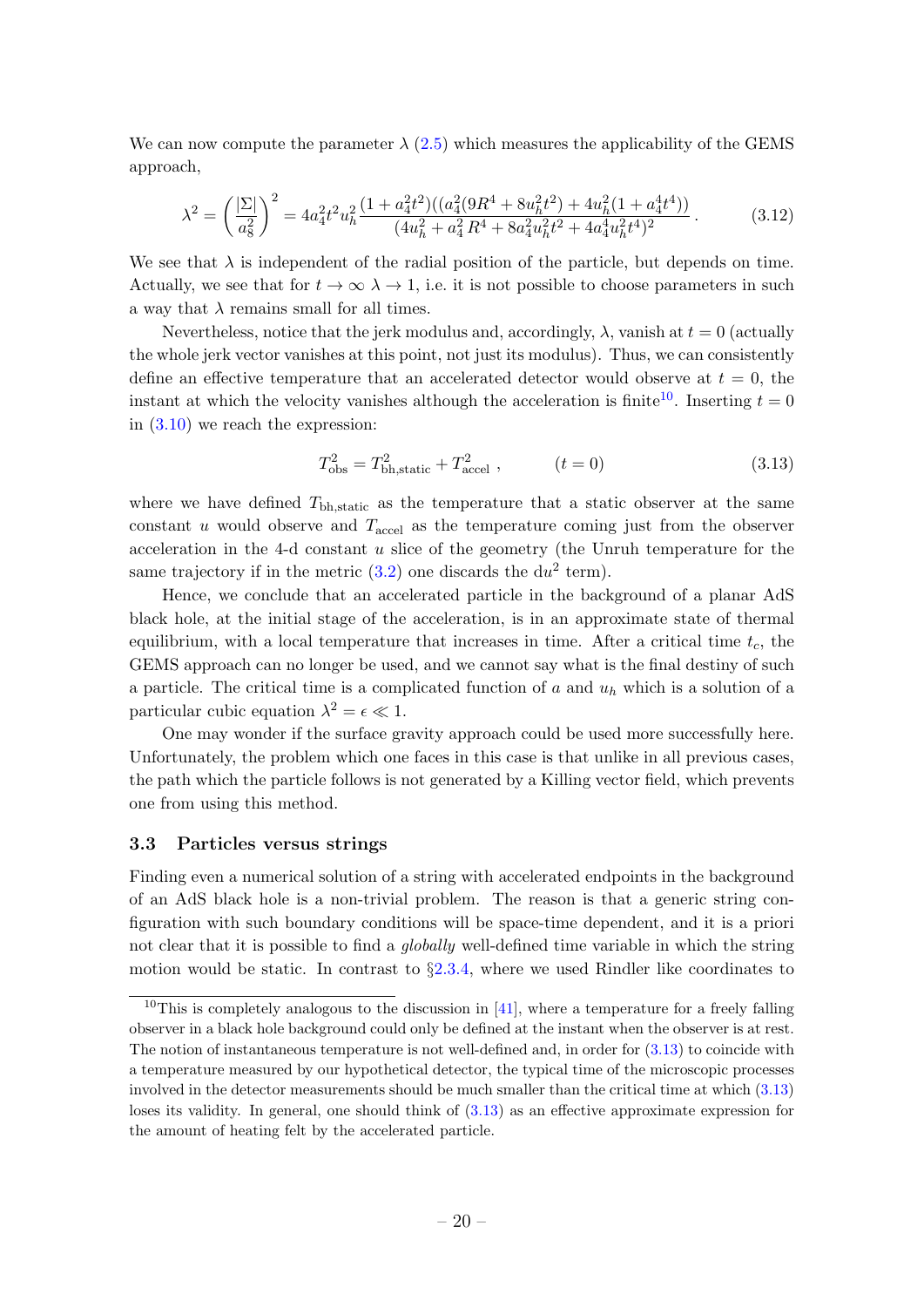<span id="page-22-0"></span>

Figure 9: The ratio of the temperature felt by the string midpoint and the temperature felt by the endpoint, as a function of the endpoint acceleration. The figure on the left shows the result for a string in flat space, while the figure on the right shows the AdS case.

reduce the system of partial differential equations to an ordinary differential equation, this is now no longer possible. In addition it is also not clear which one of the many possible time-dependent solutions satisfying the boundary conditions of accelerated endpoints is the most relevant one (e.g. which one has the lowest energy, and corresponds to an unexcited accelerated meson).

However, despite all above mentioned problems and subtleties, it seems reasonable to expect that the qualitative behaviour of the accelerated meson can be extracted by considering an accelerated point particle instead of string, as a first approximation. To see what is the difference of the full (string) solution versus the particle approximation, let us consider the examples of a string in flat space and the accelerated string in AdS space. We will then compare these systems with the particle approximations.

Since the string is an extended object it is clear that if the string does not move as a rigid object, different points on its worldvolume could feel a different temperature. The explicit example of such a behaviour is provided by the string in flat space [\[13\]](#page-26-12). Different points on the string move with different (and constant) acceleration, with the maximal acceleration (i.e. temperature) experienced by the midpoint of the string. Figure [9](#page-22-0) shows the dependence of the midpoint temperature on the acceleration of the string endpoints. We see that for small accelerations (when the string is almost straight in Rindler space), the midpoint feels the same temperature as the rest of the string. As the acceleration is increased, the temperature of the midpoint starts to increase faster than the linear Unruh relation between temperature and endpoint acceleration  $(2.1)$  (i.e. what a point particle would experience). This holds true for strings in flat space as well as for strings in AdS, but the increase is more dramatic in the latter case.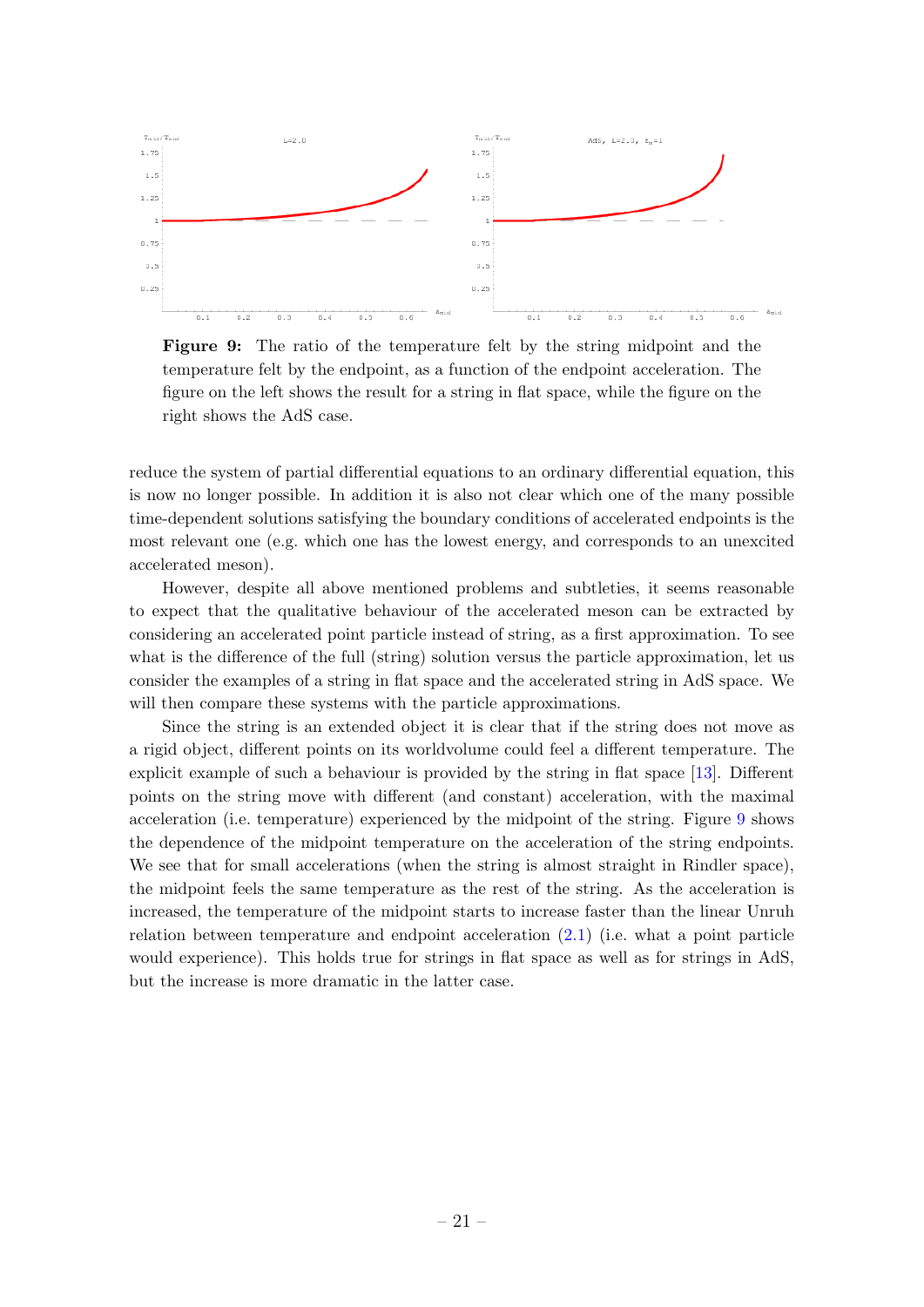### <span id="page-23-0"></span>4 Discussion and outlook

In this paper we have analysed the effects of velocity and acceleration on particles and strings, both in zero and finite temperature backgrounds.

For the simplest case, in a background with zero Hawking temperature, velocity has no effects. On the other hand, it is known that a particle in flat space at constant acceleration will measure the Unruh temperature [\[12\]](#page-26-11). The situation for strings is more complicated. The AdS/CFT correspondence provides a perfect laboratory in which one can study the effect of acceleration for a hadronic string, as was shown in  $\S 2.3$ . We found, as expected, that effects of acceleration are qualitatively similar to those of temperature. Generalising the previous analysis in flat space  $[13, 32]$  $[13, 32]$  $[13, 32]$ , we found that there exist maximum accelerations for a string of given length or angular momentum. A surprise encountered in our analysis is that acceleration is "more efficient" than temperature in melting strings. This statement means that, for a string of a given length, the Unruh temperature of the string endpoints for which the string melts is smaller than the Hawking temperature at which the static string would undergo melting. Qualitative similarities and quantitative differences between temperature and acceleration for a non-rotating string are summarised in figure [5.](#page-14-0)

When a finite temperature background is considered, we have seen that velocity and acceleration produce independent effects which raise the observed temperature. This is apparent from [\(3.7\)](#page-19-2), where  $v \neq 0$ ,  $a = 0$  and [\(3.13\)](#page-21-2) where  $v = 0$ ,  $a \neq 0$ . When both velocity and acceleration are present, the situation is more complicated because the observed spectrum is far from thermal. In [\[7\]](#page-26-6), it was argued that the raise in temperature due to velocity would enhance quarkonium suppression in a quark-gluon-plasma. In view of our results, it is natural to expect that if the highly energetic quarkonium state also feels a large acceleration (or better said, deceleration) within the plasma, the suppression would be enhanced further.

We see a number of directions for future study. One concerns the analysis of the effect of rotation on observed temperature. While we have so far analysed the behaviour of linearly accelerated strings, full-fledged holographic mesons also contain an acceleration component due to the orbital motion. It is known that orbital motion itself does not lead to the observation of a thermal bath. However, the spectrum of vacuum fluctuations is to good approximation thermal, and determines the response of a detector [\[17\]](#page-27-1). For the superposed motion of angular and linear acceleration, the Unruh effect has been studied in flat spacetime by [\[44,](#page-28-11) [45\]](#page-28-12). Generically, for fixed linear acceleration, the effective temperature of the vacuum fluctuations is higher when there is a non-zero angular component. It would be interesting to understand such computations in a holographic context.

On a more fundamental level, it would be interesting to develop a better understanding of the velocity dependence of temperature in the context of general relativity. We have seen that the surface gravity and GEMS methods both lead to a velocity dependence of the temperature which is similar to the average of the angle-dependent temperature obtained using other techniques. A proper understanding of this is lacking, and requires a more detailed quantum-field theoretical analysis, which might be feasible in a lower dimensional toy model. We hope to return to these questions in future work.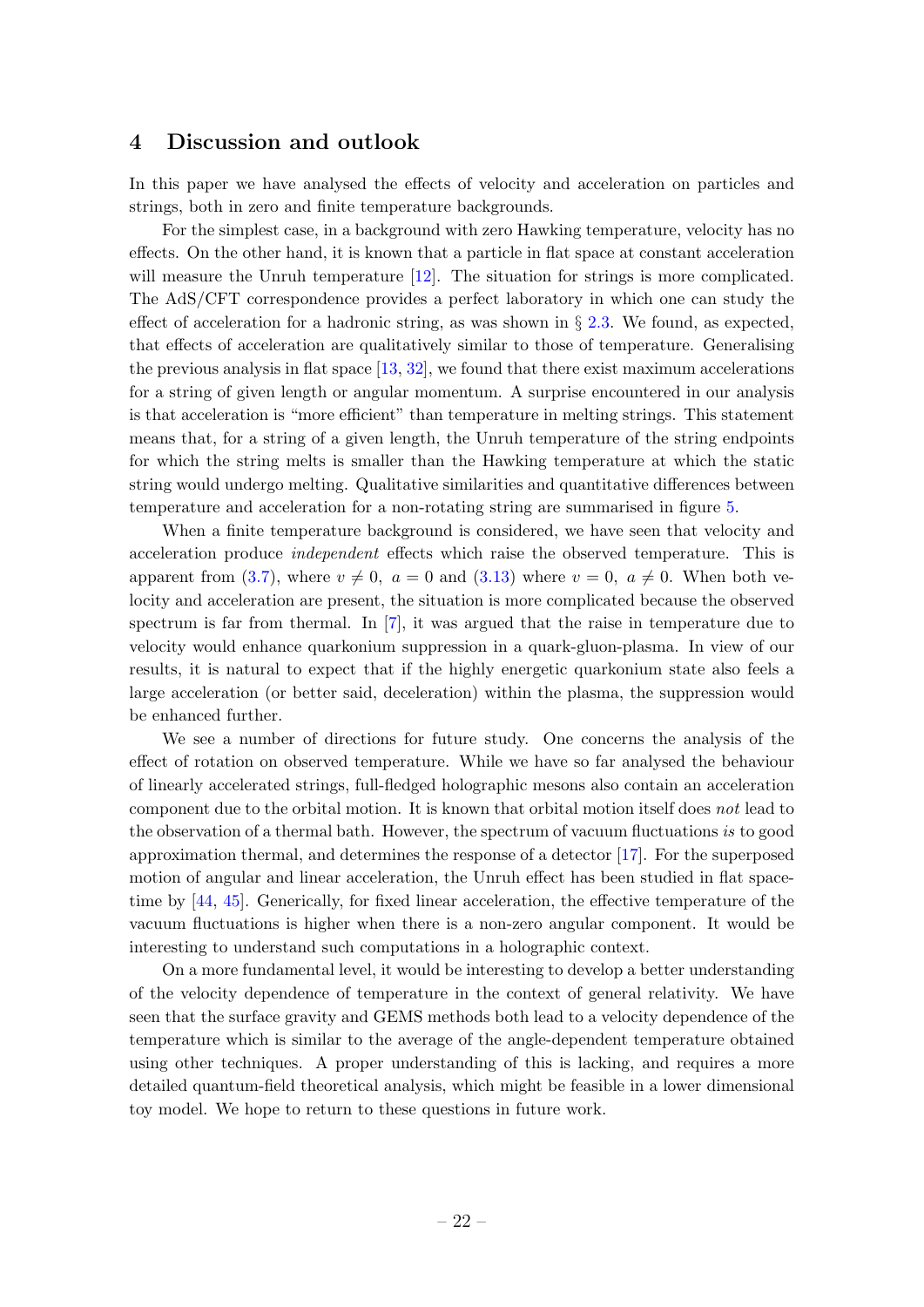# Acknowledgements

AP thanks Kevin Goldstein for discussions. The work of AP & KP was supported in part by VIDI grant 016.069.313 from the Dutch Organisation for Scientific Research (NWO). The work of AP is also partially supported by EU-RTN network MRTN-CT-2004-005104 and INTAS contract 03-51-6346. KP thanks the University of Durham for kind hospitality.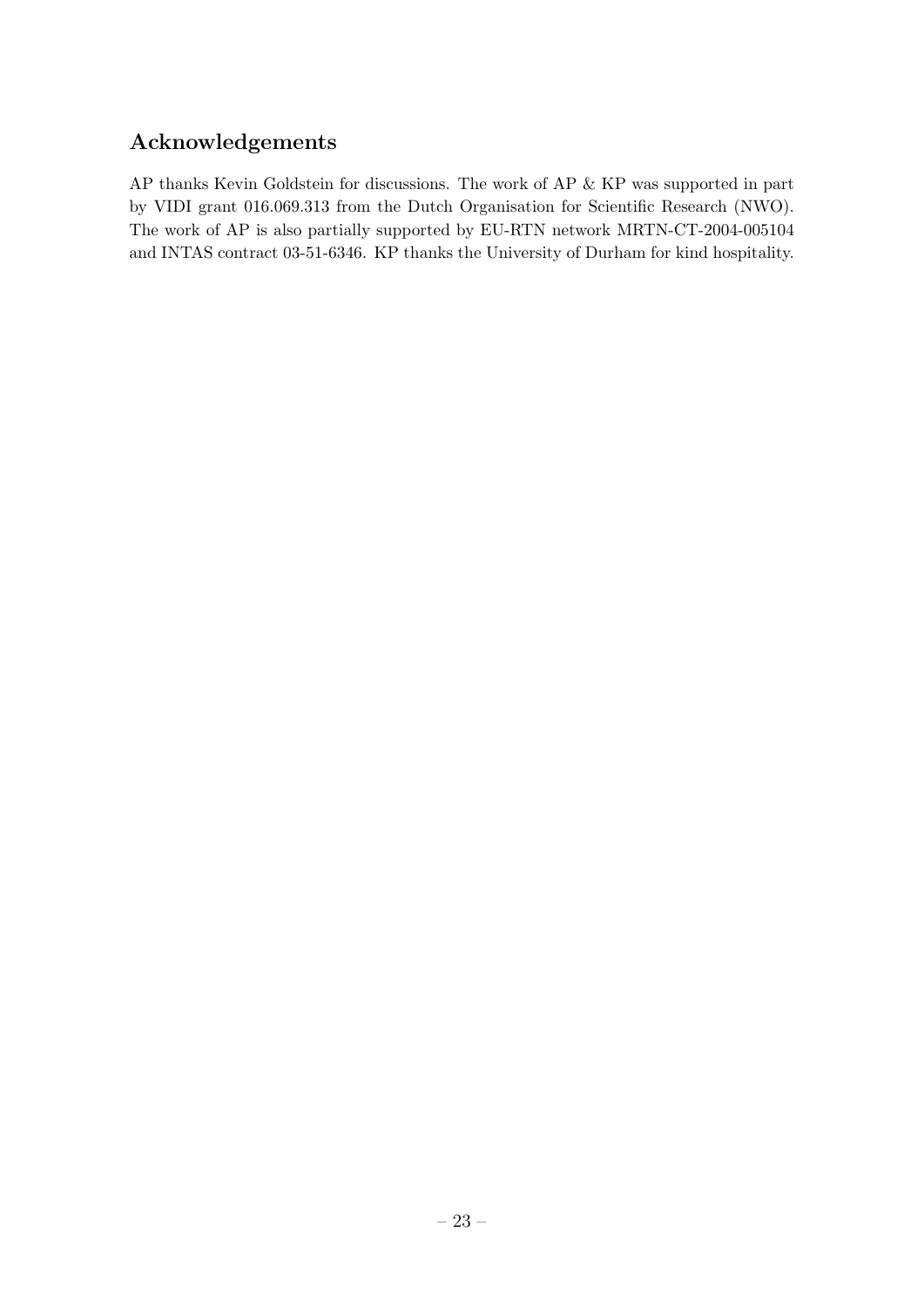### <span id="page-25-0"></span>A Appendix: technical details

#### <span id="page-25-1"></span>A.1 GEMS for AdS in global and Poincaré coordinates

The AdS space can be seen as a hyper-cylinder embedded in a signature (2,4) Minkowski space

$$
X_0^2 - X_1^2 - X_2^2 - X_3^2 - X_4^2 + X_5^2 = R^2.
$$
 (A.1)

A GEMS embedding of  $AdS_5$  space in Poincaré coordinates  $(2.6)$  into a signature  $(2.4)$ Minkowski space is given by

$$
X_0 = \frac{1}{2u} \left( R^2 + \frac{u^2}{R^2} (R^2 + \sum_{i=1}^3 x_i^2 - t^2) \right) ,
$$
  
\n
$$
X_i = \frac{u}{R} x_i \qquad (i = 1, 2, 3) ,
$$
  
\n
$$
X_4 = \frac{1}{2u} \left( R^2 + \frac{u^2}{R^2} (-R^2 + \sum_{i=1}^3 x_i^2 - t^2) \right) ,
$$
  
\n
$$
X_5 = \frac{u}{R} t .
$$

A GEMS embedding of the AdS<sup>5</sup> space in global coordinates is similarly given by

$$
X_0 = R \cosh \rho \cos \tilde{t}
$$
  
\n
$$
X_i = R \sinh \rho \omega_i, \quad \sum_i \omega_i^2 = 1, \quad (i = 1, 2, 3, 4)
$$
  
\n
$$
X_5 = R \cosh \rho \sin \tilde{t}, \qquad (A.2)
$$

#### <span id="page-25-2"></span>A.2 GEMS for AdS-Schwarzschild black hole in Poincaré coordinates

Let us consider a  $(3,5)$ -signature Minkowski space-time with signature  $(+, -, -, -, +, -, +)$ . We introduce

<span id="page-25-3"></span>
$$
X_0 = \frac{1}{2u} \left( R^2 + \frac{u^2}{R^2} (R^2 + \sum_{i=1}^3 x_i^2) \right) ,
$$
  
\n
$$
X_i = \frac{u}{R} x_i \qquad (i = 1, 2, 3) ,
$$
  
\n
$$
X_4 = \frac{1}{2u} \left( R^2 + \frac{u^2}{R^2} (-R^2 + \sum_{i=1}^3 x_i^2) \right) ,
$$
  
\n
$$
X_5 = \frac{R u}{2u_h} \sqrt{1 - \frac{u_h^4}{u^4}} \sinh\left(\frac{2u_h t}{R^2}\right) ,
$$
  
\n
$$
X_6 = \frac{R u}{2u_h} \sqrt{1 - \frac{u_h^4}{u^4}} \cosh\left(\frac{2u_h t}{R^2}\right) ,
$$
  
\n
$$
X_7 = \frac{R}{2} \int \sqrt{\frac{u^6 + u^4 u_h^2 + 3u^2 u_h^4 - u_h^6}{u^6 u_h^2 + u^4 u_h^4}} du .
$$
 (A.3)

If we insert these expressions into

$$
ds^{2} = dX_{0}^{2} - dX_{1}^{2} - dX_{2}^{2} - dX_{3}^{2} - dX_{4}^{2} + dX_{5}^{2} - dX_{6}^{2} + dX_{7}^{2}, \qquad (A.4)
$$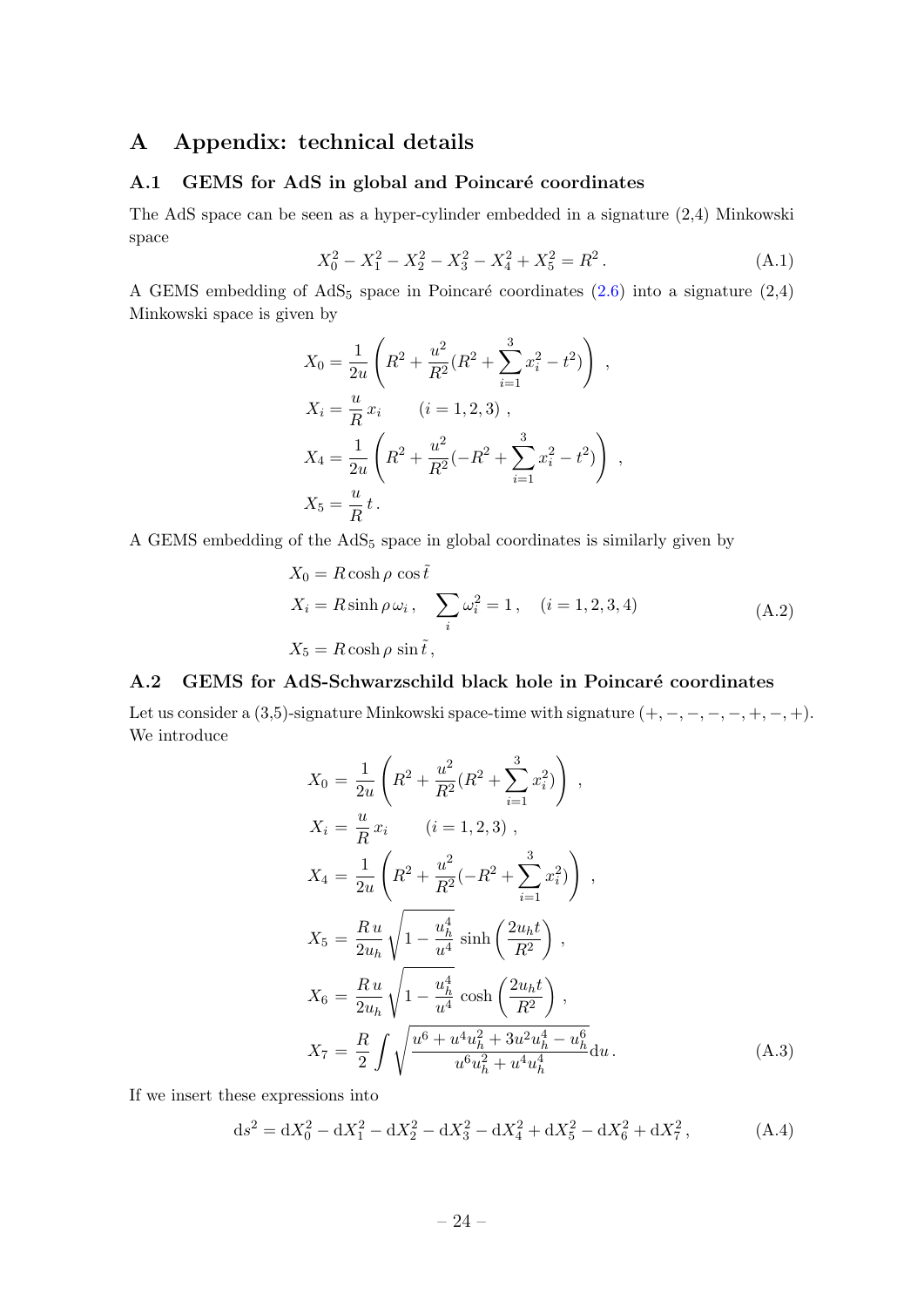we recover the metric [\(3.2\)](#page-18-2). It is not hard to check that the GEMS computation using the above embedding yields the correct observed temperature for a static observer (i.e. sitting at constant  $x_1, x_2, x_3, u$  which is obtained by setting  $v = 0$  in equation [\(3.6\)](#page-19-1).

### References

- <span id="page-26-0"></span>[1] G. Aarts, C. Allton, M. B. Oktay, M. Peardon, and J.-I. Skullerud, "Charmonium at high temperature in two-flavor QCD", *Phys. Rev.* **D76** (2007) 094513, [arXiv:0705.2198](http://xxx.lanl.gov/abs/0705.2198).
- <span id="page-26-1"></span>[2] **PHENIX** Collaboration, S. X. Oda,  $\mathcal{I}/\psi$  production at RHIC-PHENIX", [arXiv:0804.4446](http://xxx.lanl.gov/abs/0804.4446).
- <span id="page-26-2"></span>[3] T. Sakai and S. Sugimoto, "Low energy hadron physics in holographic QCD", Prog. Theor. Phys. 113 (2005) 843–882, [hep-th/0412141](http://xxx.lanl.gov/abs/hep-th/0412141).
- <span id="page-26-3"></span>[4] K. Peeters, J. Sonnenschein, and M. Zamaklar, "Holographic melting and related properties of mesons in a quark gluon plasma", Phys. Rev. D74 (2006) 106008, [hep-th/0606195](http://xxx.lanl.gov/abs/hep-th/0606195).
- <span id="page-26-4"></span>[5] C. P. Herzog, A. Karch, P. Kovtun, C. Kozcaz, and L. G. Yaffe, "Energy loss of a heavy quark moving through  $N = 4$  supersymmetric Yang-Mills plasma", JHEP 07 (2006) 013, [hep-th/0605158](http://xxx.lanl.gov/abs/hep-th/0605158).
- <span id="page-26-5"></span>[6] S. S. Gubser, "Drag force in AdS/CFT", Phys. Rev. D74 (2006) 126005, [hep-th/0605182](http://xxx.lanl.gov/abs/hep-th/0605182).
- <span id="page-26-6"></span>[7] H. Liu, K. Rajagopal, and U. A. Wiedemann, "An AdS/CFT calculation of screening in a hot wind", Phys. Rev. Lett. 98 (2007) 182301, [hep-ph/0607062](http://xxx.lanl.gov/abs/hep-ph/0607062).
- <span id="page-26-7"></span>[8] M. Chernicoff, J. A. Garcia, and A. Guijosa, "The energy of a moving quark-antiquark pair in an  $N=4$  SYM plasma", JHEP 09 (2006) 068, [hep-th/0607089](http://xxx.lanl.gov/abs/hep-th/0607089).
- <span id="page-26-8"></span>[9] Q. J. Ejaz, T. Faulkner, H. Liu, K. Rajagopal, and U. A. Wiedemann, "A limiting velocity for quarkonium propagation in a strongly coupled plasma via AdS/CFT", JHEP 04 (2008) 089, [arXiv:0712.0590](http://xxx.lanl.gov/abs/0712.0590).
- <span id="page-26-9"></span>[10] C. Athanasiou, H. Liu, and K. Rajagopal, "Velocity dependence of baryon screening in a hot strongly coupled plasma", JHEP 05 (2008) 083, [arXiv:0801.1117](http://xxx.lanl.gov/abs/0801.1117).
- <span id="page-26-10"></span>[11] C. Krishnan, "Baryon dissociation in a strongly coupled plasma", [arXiv:0809.5143](http://xxx.lanl.gov/abs/0809.5143).
- <span id="page-26-11"></span>[12] W. G. Unruh, "Notes on black hole evaporation", Phys. Rev. D14 (1976) 870.
- <span id="page-26-12"></span>[13] K. Peeters and M. Zamaklar, "Dissociation by acceleration", JHEP 01 (2007) 038, [arXiv:0711.3446](http://xxx.lanl.gov/abs/0711.3446).
- <span id="page-26-13"></span>[14] P. Castorina, D. Kharzeev, and H. Satz, "Thermal hadronization and hawking-unruh radiation in qcd", Eur. Phys. J. C52 (2007) 187–201, [arXiv:0704.1426](http://xxx.lanl.gov/abs/0704.1426).
- <span id="page-26-14"></span>[15] N. D. Birrell and P. C. W. Davies, "Quantum fields in curved space", Cambridge University Press, 1982.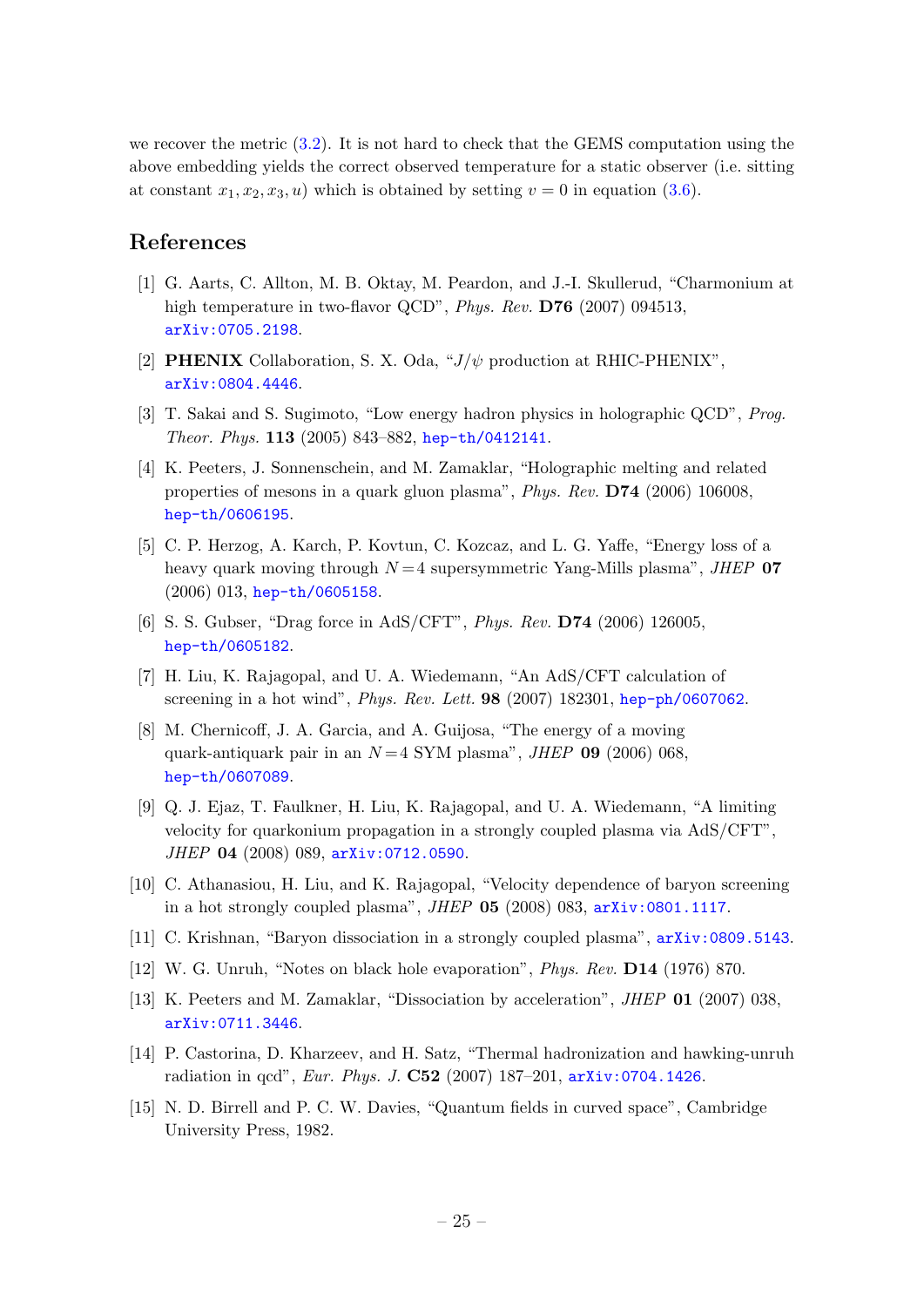- <span id="page-27-0"></span>[16] S. Deser and O. Levin, "Mapping Hawking into Unruh thermal properties", *Phys.* Rev. D59 (1999) 064004, [hep-th/9809159](http://xxx.lanl.gov/abs/hep-th/9809159).
- <span id="page-27-1"></span>[17] J. R. Letaw and J. D. Pfautsch, "The quantized scalar field in rotating coordinates", Phys. Rev. D22 (1980) 1345.
- <span id="page-27-2"></span>[18] J. G. Russo and P. K. Townsend, "Accelerating Branes and Brane Temperature", Class. Quant. Grav. 25 (2008) 175017, [arXiv:0805.3488](http://xxx.lanl.gov/abs/0805.3488).
- <span id="page-27-3"></span>[19] S. Deser and O. Levin, "Accelerated detectors and temperature in (anti) de Sitter spaces", Class. Quant. Grav. 14 (1997) L163–L168, [gr-qc/9706018](http://xxx.lanl.gov/abs/gr-qc/9706018).
- <span id="page-27-4"></span>[20] S. J. Avis, C. J. Isham, and D. Storey, "Quantum field theory in anti-de Sitter space-time", Phys. Rev. D18 (1978) 3565.
- <span id="page-27-5"></span>[21] A. Nunez and A. O. Starinets, "AdS/CFT correspondence, quasinormal modes, and thermal correlators in  $N=4$  SYM", *Phys. Rev.* **D67** (2003) 124013, [hep-th/0302026](http://xxx.lanl.gov/abs/hep-th/0302026).
- <span id="page-27-6"></span>[22] J. S. Bell, "Speakable and unspeakable in quantum mechanics. Collected papers on quantum philosophy", Cambridge University Press, 1987.
- <span id="page-27-7"></span>[23] M. Gasperini, "Causal horizons, accelerations and strings", Gen. Rel. Grav. 24 (1992) 219–223.
- <span id="page-27-8"></span>[24] M. McGuigan, "Finite black hole entropy and string theory", Phys. Rev. D50 (1994) 5225–5231, [hep-th/9406201](http://xxx.lanl.gov/abs/hep-th/9406201).
- <span id="page-27-9"></span>[25] S.-J. Rey, S. Theisen, and J.-T. Yee, "Wilson-Polyakov loop at finite temperature in large-N gauge theory and anti-de Sitter supergravity", Nucl. Phys. B527 (1998) 171–186, [hep-th/9803135](http://xxx.lanl.gov/abs/hep-th/9803135).
- <span id="page-27-10"></span>[26] A. Brandhuber, N. Itzhaki, J. Sonnenschein, and S. Yankielowicz, "Wilson loops in the large- $N$  limit at finite temperature", *Phys. Lett.* **B434** (1998) 36–40, [hep-th/9803137](http://xxx.lanl.gov/abs/hep-th/9803137).
- <span id="page-27-11"></span>[27] S. D. Avramis, K. Sfetsos, and K. Siampos, "Stability of strings dual to flux tubes between static quarks in  $N=4$  SYM", *Nucl. Phys.* **B769** (2007) 44–78, [hep-th/0612139](http://xxx.lanl.gov/abs/hep-th/0612139).
- <span id="page-27-12"></span>[28] J. J. Friess, S. S. Gubser, G. Michalogiorgakis, and S. S. Pufu, "Stability of strings binding heavy-quark mesons", JHEP 04 (2007) 079, [hep-th/0609137](http://xxx.lanl.gov/abs/hep-th/0609137).
- <span id="page-27-13"></span>[29] F. Dominguez, C. Marquet, A. H. Mueller, B. Wu, and B.-W. Xiao, "Comparing energy loss and  $p_{\perp}$ -broadening in perturbative QCD with strong coupling  $\mathcal{N} = 4$ SYM theory", Nucl. Phys. A811 (2008) 197–222, [arXiv:0803.3234](http://xxx.lanl.gov/abs/0803.3234).
- <span id="page-27-14"></span>[30] B.-W. Xiao, "On the exact solution of the accelerating string in  $AdS_5$  space", *Phys.* Lett. B665 (2008) 173-177, arXiv: 0804.1343.
- <span id="page-27-15"></span>[31] M. Chernicoff and A. Guijosa, "Acceleration, energy loss and screening in strongly-coupled gauge theories", JHEP  $06$  (2008) 005,  $arXiv:0803.3070$ .